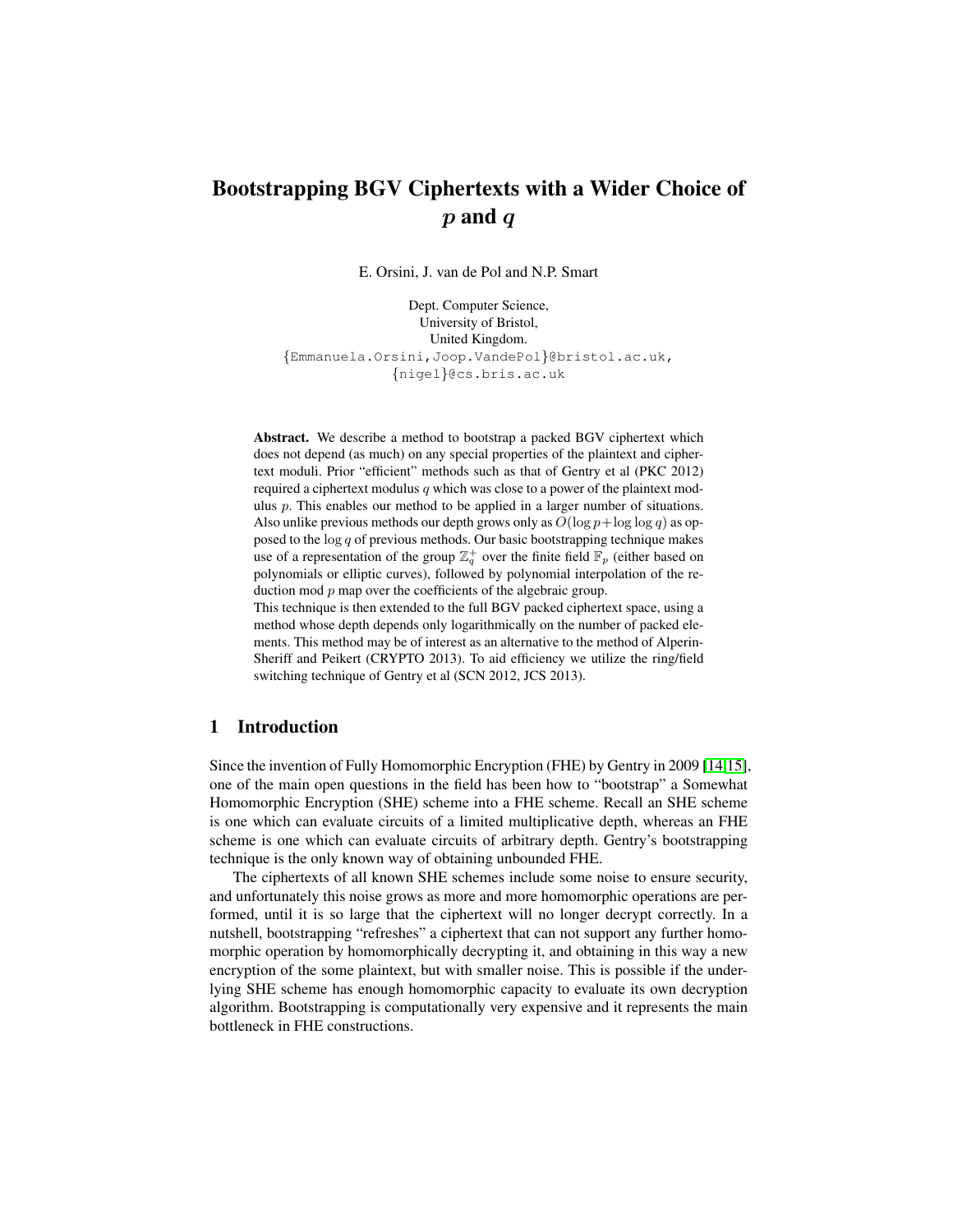Several SHE schemes, with different bootstrapping procedures, have been proposed in the past few years [\[1,](#page-16-0)[2](#page-16-1)[,4](#page-16-2)[,6](#page-16-3)[,7](#page-16-4)[,8](#page-16-5)[,14](#page-17-0)[,15](#page-17-1)[,10,](#page-17-2)[18,](#page-17-3)[19,](#page-17-4)[32\]](#page-18-0). The most efficient are ones which allow SIMD style operations, by packing a number of plaintext elements into independent "slots" in the plaintext space. The most studied of such "SIMD friendly" schemes being the BGV scheme [\[5\]](#page-16-6) based on the Ring-LWE Problem [\[25\]](#page-17-5).

Prior Work on Bootstrapping. In *almost all* the SHE schemes supporting bootstrapping, decryption is performed by evaluating some linear function  $D$ , dependent on the ciphertext c, on the secret key  $\mathfrak{sl}$  modulo some integer q, and then reducing the result modulo some prime p, i.e.  $\text{dec}(c, \mathfrak{se}) = ((D_C(\mathfrak{se}) \mod q) \mod p)$ . Given an encryption of the secret key, bootstrapping consists in evaluating the above decryption formula homomorphically. One can divide the bootstrapping of all efficient currently known SHE schemes into three distinct sub-problems.

- 1. The first problem is to homomorphically evaluate the reduction (mod  $p$ )-map on the group  $\mathbb{Z}_q^+$  (see Fig. [1\)](#page-1-0), where for the domain one takes representatives centered around zero. To do this the group  $\mathbb{Z}_q^+$  is first mapped to a set  $\mathbb G$  in which one can perform operations native to the homomorphic cryptosystem. In other words we first need to specify a *representation*, rep :  $\mathbb{Z}_q^+$   $\longrightarrow$  G, which takes an integer in the range  $(-q/2, \ldots, q/2]$  and maps it to the set  $\mathbb{G}$ . The group operation on  $\mathbb{Z}_q^+$ needs to induce a group operation on G which can be evaluated homomorphically by the underlying SHE scheme. Then we describe the induced map red :  $\mathbb{G} \longrightarrow \mathbb{Z}_p$ as a algebraic operation, which can hence be evaluated homomorphically.
- 2. The second problem is to encode the secret key in a way that one can publicly, using a function dec-eval (decryption evaluation), create a set of ciphertexts which encrypt the required input to the function red.
- 3. And thirdly one needs a method to extend this to packed ciphertexts.



<span id="page-1-0"></span>Fig. 1.

To solidify ideas we now expand on these problems in the context of the BGV scheme [\[5\]](#page-16-6). Recall for BGV we have a set of  $L + 1$  moduli, corresponding to the levels of the scheme,  $q_0 < q_1 < \ldots < q_L$ , and a (global) ring R, which is often the ring of integers of a cyclotomic number field. We let  $p$  denote the (prime) plaintext modulus, i.e. the plaintexts will be elements in  $R_p$  (the localisation of R at the prime p), and to ease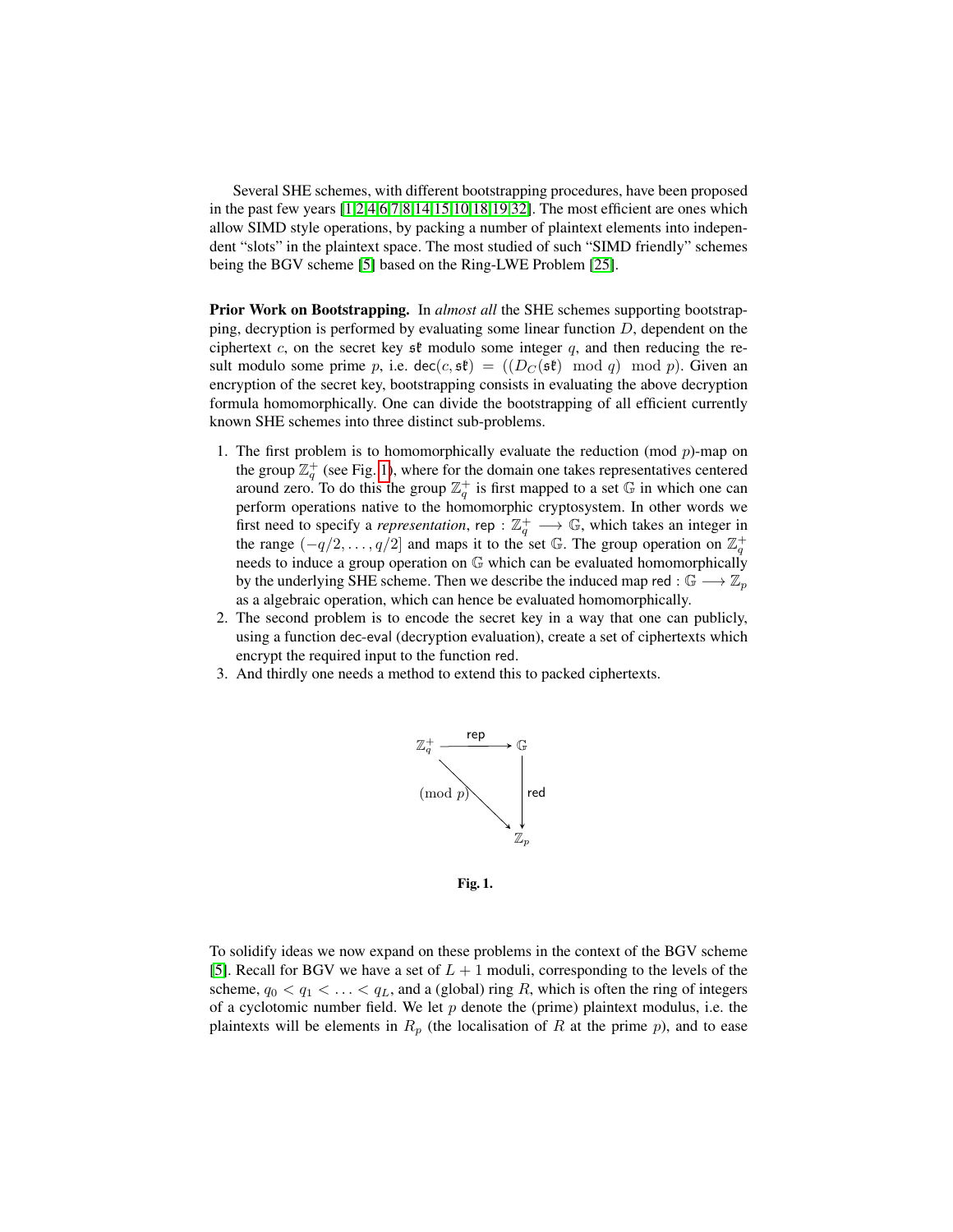notation we set  $q = q_0$ . The secret key  $\mathfrak{se}$ t is a small element in R. A "fresh" ciphertext encrypting  $\mu' \in R_p$  is an element  $\mathfrak{ct}' = (c'_0, c'_1)$  in  $R_{q_L}^2$  such that

$$
(c'_0 + \mathfrak{s} \mathfrak{k} \cdot c'_1 \pmod{q_L}) \pmod{p} = \mu'.
$$

After the evaluation of L levels of multiplication one obtains a ciphertext  $ct = (c_0, c_1)$ in  $R_q^2$ , encrypting a plaintext  $\mu$ , such that

$$
(c_0 + \mathfrak{s}\mathfrak{k} \cdot c_1 \pmod{q}
$$
 (mod  $p$ ) =  $\mu$ .

At this point to perform further calculations one needs to bootstrap, or recrypt, the ciphertext to one of a higher level.

Assume for the moment that each plaintext only encodes a single element of  $\mathbb{Z}_p$ , i.e. each plaintext is a constant polynomial in polynomial basis for  $R_p$ . To perform bootstrapping we need to place a "hint" in the public key  $\mathfrak{pk}$  (usually an encryption of  $\mathfrak{sk}$  at level L), which allows the following operations. Firstly, we can evaluate homomorphically a function dec-eval which takes ct and the "hint", and outputs a representation of the  $\mathbb{Z}_q$  element corresponding to the constant term of the element  $c_0 + \mathfrak{se} \cdot c_1 \pmod{q}$ . This representation is an encryption of an element in G, i.e. dec-eval also evaluates the rep map as well as the decryption map. Then we apply, homomorphically, the function red to this representation to obtain a fresh encryption of the plaintext. Since to homomorphically evaluate red we need the input to red to be defined over the plaintext space, this means the representation of  $\mathbb{Z}_q$  must be *defined over*  $\mathbb{F}_p$ . One is then left with the task of extending such a procedure to packed ciphertexts.

In the original bootstrapping technique of Gentry [\[15\]](#page-17-1), implemented in [\[16\]](#page-17-6), the function dec-eval is obtained from a process of bit-decomposition. Thus the representation G of  $\mathbb{Z}_q$  is the bit-representation of an integer in the range  $(-q/2, \ldots, q/2]$ , i.e. we use a representation defined over  $\mathbb{F}_2$ . The function to evaluate red is then the circuit which performs reduction modulo  $p$ . The extension of this technique to packed ciphertexts, in the context of the Smart–Vercauteren SIMD optimisations [\[29\]](#page-17-7) of Gentry's SHE scheme, was given in [\[30\]](#page-18-1). Due to the use of bit-decomposition techniques this method is mainly suited to the case of  $p = 2$ , although one can extend it to other primes by applying a p-adic decomposition and then using an arithmetic circuit to evaluate the reduction modulo  $p$  map.

In [\[18\]](#page-17-3) the authors present a bootstrapping technique, primarily targeted at the BGV scheme, which does away with the need for evaluating the "standard" circuit for the reduction modulo p map. This is done by choosing q close to a power of p, i.e. one selects  $q = p<sup>t</sup> \pm a$  for some t and a small value of a, typically  $a \in \{-1, 1\}$ . The paper [\[18\]](#page-17-3) expands on this idea for the case of  $p = 2$ , but the authors mention it can be clearly extended to arbitrary p. The advantage is that the mapping red can now be expressed as algebraic formulae; in fact formulae of multiplicative depth  $\log_2 q$ . The operation dec-eval obtains the required representation for  $\mathbb{Z}_q$  by mapping it into  $\mathbb{Z}_{p^{t+1}}$ . The resulting technique requires the extension of the modulus of the plaintext ring to  $p^{t+1}$ (for which all the required properties of  $R_p$  carry over, assuming that p does not ramify). The extension to packed ciphertexts is performed using an elaborate homomorphic evaluation of the Fourier Transform.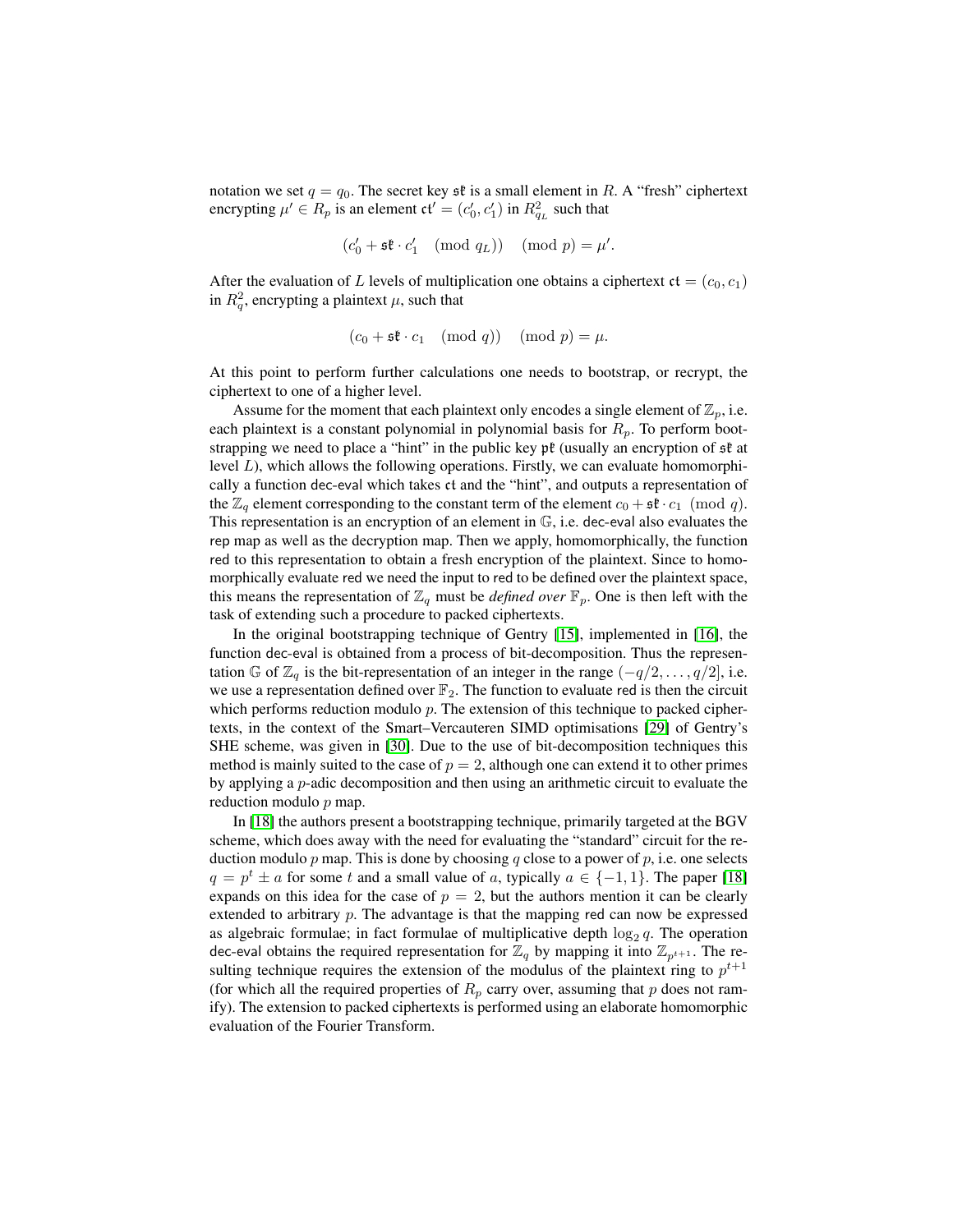To enable the faster evaluation of this Fourier Transform step from [\[18\]](#page-17-3), a method for ring/field switching is presented in [\[17\]](#page-17-8). The technique of ring/field switching also enables general improvements in efficiency as ciphertext noise grows. This enables the ring  $R$  to be changed to a sub-ring  $S$  (both for the ciphertext and plaintext spaces). In [\[1\]](#page-16-0) this use of field switching is combined with the red map from [\[18\]](#page-17-3) to obtain an asymptotically efficient bootstrapping method for BGV style SHE schemes; although the resulting technique does not fully map to our blueprint, as  $q = p^v$  for some value of  $v$ . In [\[28\]](#page-17-9) this method is implemented, with surprisingly efficient runtimes, for the case of plaintext space  $\mathbb{F}_2$ ; i.e.  $p = 2$  and no plaintext SIMD-packing is supported.

In another line of work, the authors of [\[2\]](#page-16-1) and [\[8\]](#page-16-5) present a bootstrapping technique for the GSW [\[21\]](#page-17-10) homomorphic encryption scheme. The GSW scheme is one based on matrices, and this property is exploited in [\[2\]](#page-16-1) by taking a matrix representation of  $\mathbb{Z}_q$  and then expressing the map red via a very simple algebraic relationship on the associated matrices. In particular the authors represent elements of  $\mathbb{Z}_q$  by matrices (of some large dimension) over  $\mathbb{F}_p$ .

Thus we see *almost all* bootstrapping techniques require us to come up with a representation G of  $\mathbb{Z}_q$  for which there is an algebraic method over  $\mathbb{F}_p$  to evaluate the induced mapping red, from the said representation of  $\mathbb{Z}_q$ , to  $\mathbb{Z}_p$ . Since SHE schemes usually homomorphically have add and multiply operations as their basic homomorphic operations, this implies we are looking for representations of  $\mathbb{Z}_q^+$  as a subgroup of an algebraic group over  $\mathbb{F}_p$ .

Our Contribution. We return to consider the Ring-LWE based BGV scheme, and we present a new bootstrapping technique with small depth growth, compared with previous methods, and which supports a larger choice of  $p$  and  $q$ . Instead of concentrating on the case of plaintext moduli p such that a power of p is close to q, we look at a much larger class of plaintext moduli. Recall the most efficient prior technique, based on [\[1\]](#page-16-0) and [\[18\]](#page-17-3), requires a method whose multiplicative depth is  $O(\log q)$ , and for which q is close to a power of p. As p increases the ability to select a suitable modulus q which is both close to a power of  $p$ , is of the correct size for most efficient implementation (i.e. the smallest needed to ensure security), and has other properties related to efficiency (i.e. the ring  $R_q$  has a double-CRT representation as in [\[20\]](#page-17-11)) diminishes.

To allow a wider selection for p we utilize two "new" (for bootstrapping) representations of the ring  $\mathbb{Z}_q$ , in much the same way as [\[2\]](#page-16-1) used an  $\mathbb{F}_p$ -matrix representation (a.k.a. a linear algebraic group) of  $\mathbb{Z}_q^+$ . The first one, used for much of this paper for ease of presentation, is based on a polynomial representation for  $\mathbb{Z}_q^+$  over  $\mathbb{F}_p$ , the second one (which is less efficient but allows a greater freedom in selecting  $q$ ) is based on a representation via elliptic curves. The evaluation of the mapping red using these representations can then be done in expected multiplicative depth  $O(\log p + \log \log q)$ , i.e. a much shallower circuit than used in prior works, using polynomial interpolation of the red map over the coefficients of the algebraic group.

To ensure this method works, and is efficient, we do not have completely free reign in selecting q for the first polynomial representation. Whilst [\[18\]](#page-17-3) required  $q = p^t \pm a$ , for a small value of  $a$ , we instead will require that  $q$  divides

$$
\text{lcm} (p^{k_1} - 1, \ldots, p^{k_t} - 1)
$$
,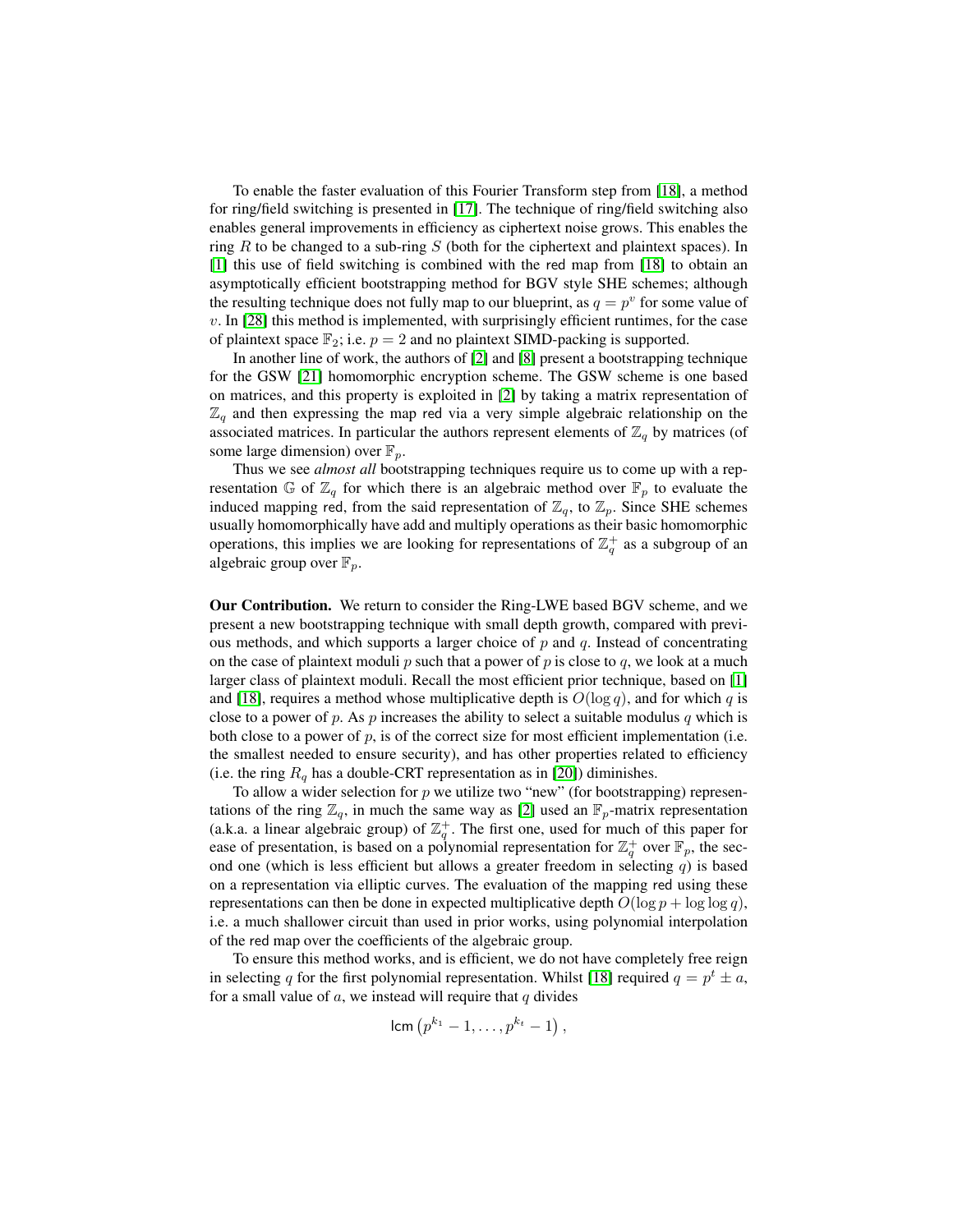for some pairwise co-prime values  $k_i$ . Even with this restriction, the freedom on select-ing q is much greater than for the method in [\[18\]](#page-17-3), especially for large values of p. In the second representation, described in Section [7,](#page-14-0) we simply need to find elliptic curves over  $\mathbb{F}_{p^{k_i}}$  whose group order is divisible by  $e_i$  where  $\prod e_i = q$ . For the elliptic curve based version we do not need pairwise co-prime values of  $k_i$ . Indeed on setting  $t = 1$ we simply need one curve  $E(\mathbb{F}_{p^{k_1}})$  whose group order is divisible by q, which is highly likely to exist, since  $p \ll q$ , by the near uniform distribution of elliptic curve group orders in the Hasse interval.

Note also that, in the polynomial representation, one does not have complete freedom on selecting the  $k_i$  values. If we let  $E = \sum k_i$  and  $M = \frac{1}{2} \sum k_i \cdot (k_i + 1)$  then the depth of the circuit (which is approximately  $\log_2 \log_2 q - \log_2 \log_2 E$ ) to evaluate red will decrease as  $E$  grows, but the number of multiplications required, which is a monotonically increasing function of  $M$ , will increase. Note, we can asymptotically make  $M = O(\sum k_i \cdot \log k_i)$  using FFT techniques, or  $M = O(\sum k_i^{1.58})$  using Karatsuba based techniques, but in practice the  $k_i$  will be too small to make such optimization fruitful. For the elliptic curve based version we replace the above  $E$  by  $E + 1$  and we replace  $M$  by a constant multiple of  $M$ . However, the depth required by our elliptic curve based version increases.

Our method permits to bootstrap a certain number of packed ciphertexts in parallel, using a form of  $p$ -adic decomposition and a matrix representation of the ciphertext ring, combined with ring switching. The resulting depth depends only logarithmically on the number of packed ciphertexts.

Overview and paper organization. Here we give a brief overview of the paper. In Section [2](#page-4-0) and [3](#page-7-0) we recall the basic algebraic background required for our construction, and the BGV SHE scheme from [\[5\]](#page-16-6), respectively. Typically, the main technical difficult in bootstrapping is to homomorphically evaluate in a efficient way the (mod  $p$ )-map on the group  $\mathbb{Z}_q^+$ . In Section [4](#page-8-0) we describe a simple way to evaluate the (mod p)-map using a polynomial representation of the group G in Fig. [1.](#page-1-0) In Section [5](#page-9-0) we prepare to bootstrap packed ciphertexts and we show how to homomorphically evaluate a product of powers of SIMD vectors. In particular we calculate the depth and the number of multiplications required to compute this operation. Finally, in Section [6](#page-11-0) we show how to bootstrap BGV ciphertexts. We use a matrix representation of the product of two elements in a ring and a single ring switching step in such a way that we can bootstrap a number, say C, of packed ciphertexts in one step. We describe the homomorphic evaluation of the decryption equation using the SIMD evaluation of the maps red and rep. Using the calculation of Section [5,](#page-9-0) we can compute the depth and the number of multiplications necessary to bootstrap C packed ciphertexts in parallel. In Section [7](#page-14-0) we give a different instantiation of our method using elliptic curves.

## <span id="page-4-0"></span>2 Preliminaries

Throughout this work vectors are written using bold lower-case letters, whereas bold upper-case letters are used for matrices. We denote by  $M_{a \times b}(K)$  the set of  $a \times b$  dimensional matrices with entries in K. For an integer modulus q, we let  $\mathbb{Z}_q = \mathbb{Z}/q\mathbb{Z}$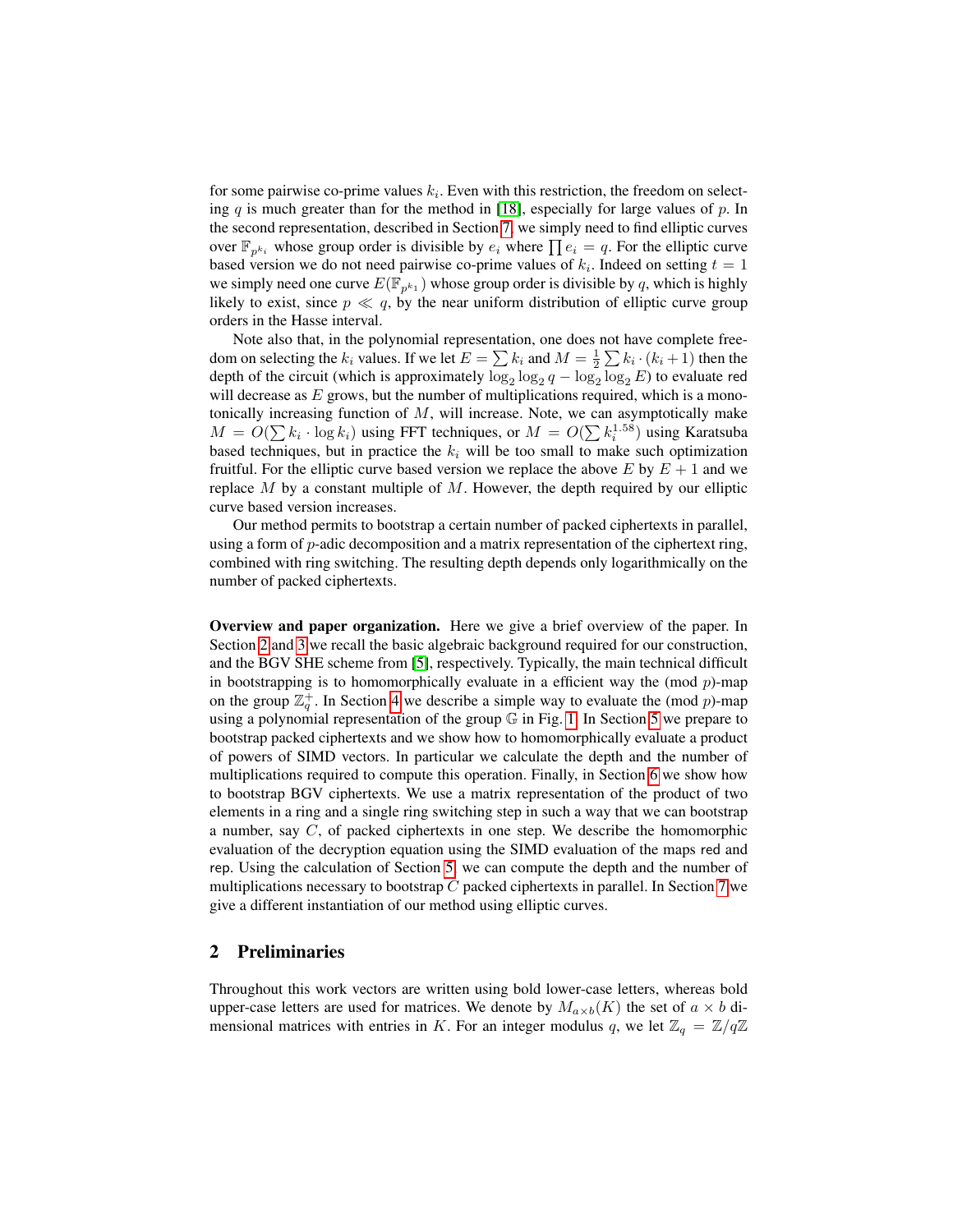denote the quotient ring of integers modulo q, and  $\mathbb{Z}_q^+$  its additive group. This notation naturally extends to the localisation  $R_q$  of a ring R at q.

#### 2.1 Algebraic Background

Let m be a positive integer we define the mth cyclotomic field to be the field  $\mathbb{K} =$  $\mathbb{Q}[X]/\Phi_m(X)$ , where  $\Phi_m(X)$  is the mth cyclotomic polynomial.  $\Phi_m(X)$  is a monic irreducible polynomial over the rational, and K is a field extension of degree  $N = \phi(m)$ over  $\mathbb Q$  since  $\Phi_m(X)$  has degree N. Let  $\zeta_m$  be an abstract primitive mth roots of unity, we have that  $\mathbb{K} \cong \mathbb{Q}(\zeta_m)$  by identifying  $\zeta_m$  with X. In the same way, let us denote by R the mth cyclotomic ring  $\mathbb{Z}[\zeta_m] \cong \mathbb{Z}[X]/\Phi_m(X)$ , with "power basis"  $\{1, \zeta_m, \ldots, \zeta_m^{N-1}\}$ . The complex embeddings of K are  $\sigma_i : \mathbb{K} \to \mathbb{C}$ , defined by  $\sigma_i(X) = \zeta_m^i$ ,  $i \in \mathbb{Z}_m^*$ . In particular K is Galois over Q and  $Gal(\mathbb{Q}(\zeta_m)/\mathbb{Q}) \cong \mathbb{Z}_m^*$ . As a consequence we can define the Q-linear (field) trace  $\text{Tr}_{\mathbb{K}/\mathbb{Q}} : \mathbb{K} \to \mathbb{Q}$  as the sum of the embeddings  $\sigma_i$ , i.e.  $\text{Tr}_{\mathbb{K}/\mathbb{Q}}(a) = \sum_{i \in \mathbb{Z}_m^*} \sigma_i(a) \in \mathbb{Q}$ . Concretely, these embeddings map  $\zeta_m$  into each of its conjugates, and they are the only field homomorphisms from K to  $\mathbb C$  that fix every element of Q. The *canonical embedding*  $\sigma : \mathbb K \to \mathbb C^N$  is the concatenation of all the complex embeddings, i.e.  $\sigma(a) = (\sigma_i(a))_{i \in \mathbb{Z}_m^*}$ ,  $a \in \mathbb{K}$ .

Looking ahead, we will use the ring R and its localisation  $R_q$ , for some modulus q. Given a polynomial  $a \in R$ , we denote by  $\|\mathbf{a}\|_{\infty} = \max_{0 \leq j \leq N-1} |a_j|$  the standard  $l_{\infty}$ norm. All estimates of noise are taken with respect to the *canonical embedding norm*  $||a||_{\infty}^{\text{can}} = ||\sigma(a)||_{\infty}$ ,  $a \in R$ . When considering short elements in  $R_q$ , we define short in terms of the following quantity:

$$
|a|_q^{\text{can}} = \min\{||a'||_{\infty}^{\text{can}} : a' \in R \text{ and } a' \equiv a \mod q\}.
$$

To map from norms in the canonical embedding to norms on the coefficients of the polynomial defining the elements of R, we have  $\|\mathbf{a}\|_{\infty} \leq c_m \cdot \|a\|_{\infty}^{\text{can}}$ , where  $c_m$  is the *ring constant*. For more details about  $c_m$  see [\[13\]](#page-17-12). Note, if the dual basis techniques of [\[26\]](#page-17-13) are used, then one can remove the dependence on  $c_m$ . However, for ease of exposition we shall use only polynomial basis in this work.

Let m' be a positive integer such that  $m'|m$ . As before we define  $\mathbb{K}' \cong \mathbb{Q}(\zeta_{m'})$  and  $S \cong \mathbb{Z}[\zeta_{m'}],$  such that  $\mathbb{K}'$  has degree  $n = \phi(m')$  over  $\mathbb{Q}$  and  $Gal(\mathbb{K}'/\mathbb{Q}) \cong \mathbb{Z}_{m'}^*$ . It is trivial to show that K and R are a field and a ring extension of K' and R', respectively, both of dimension  $N/n$ . In particular we can see S as a subring of R via the ring embedding that maps  $\zeta_{m'} \mapsto \zeta_{m}^{m'm'}.$ 

It is a standard fact that if  $\mathbb{Q} \subseteq \mathbb{K}' \subseteq \mathbb{K}$  is a tower of number field, then  $\text{Tr}_{\mathbb{K}/\mathbb{Q}}(a) =$  $\text{Tr}_{\mathbb{K}'/\mathbb{Q}}(\text{Tr}_{\mathbb{K}/\mathbb{K}'}(a))$ , and that all the  $\mathbb{K}'$ -linear maps  $L : \mathbb{K} \to \mathbb{K}'$  are exactly the maps of the form  $\mathrm{Tr}_{\mathbb{K}/\mathbb{K}'}(r \cdot a)$ , for some  $r \in \mathbb{K}$ .

#### 2.2 Plaintext Slots

Let p be a prime integer, coprime to m, and  $R_p$  the localisation of R at p. The polynomial  $\Phi_m(X)$  factors modulo p into  $\ell^{(R)}$  irreducible factors, i.e.  $\Phi_m(X) \equiv \prod_{i=1}^{\ell^{(R)}} F_i(X)$ (mod p). Each  $F_i(X)$  has degree  $d^{(R)} = \phi(m)/\ell^{(R)}$ , where  $d^{(R)}$  is the multiplicative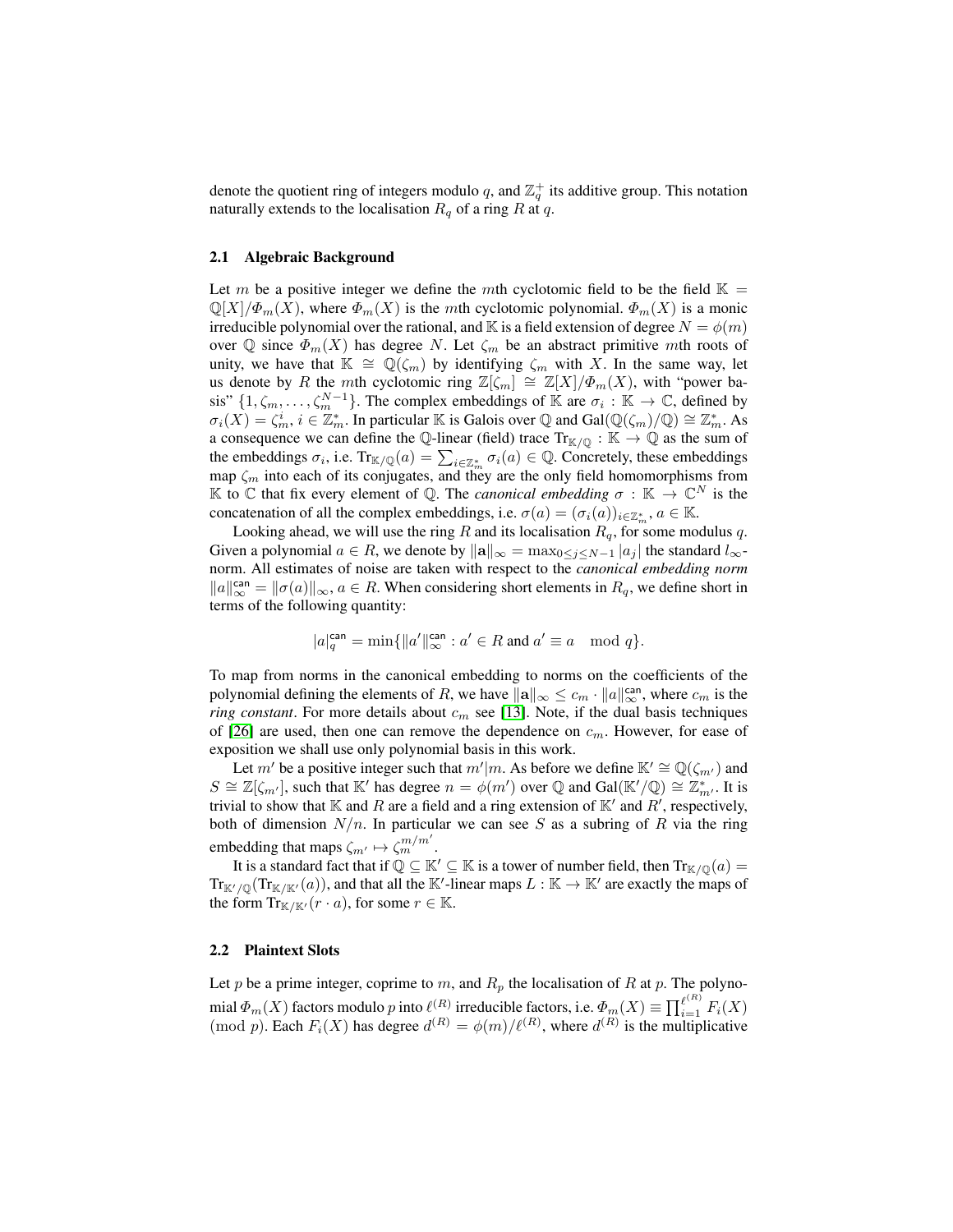order of p in  $\mathbb{Z}_m^*$ . Looking ahead, each of these  $\ell^{(R)}$  factors corresponds to a "plaintext slot", i.e.

$$
R_p \cong \mathbb{Z}_p[X]/F_1(X) \times \cdots \times \mathbb{Z}_p[X]/F_{\ell^{(R)}}(X) \cong (\mathbb{F}_{p^{d(R)}})^{\ell^{(R)}}.
$$

More precisely, we have  $\ell^{(R)}$  isomorphisms  $\psi_i : \mathbb{Z}_p[X]/F_i(X) \to \mathbb{F}_{p^{d(R)}}$ ,  $i = 1, \ldots, \ell^{(R)},$ that allow to represent  $\ell^{(R)}$  plaintext elements of  $\mathbb{F}_{p^{(d)}}$  as a single element in  $R_p$ . By the Chinese Remainder Theorem, addition and multiplication correspond to SIMD operations on the slots and this allows to process  $\ell^{(R)}$  input values at once.

#### 2.3 Ring Switching

As mentioned in the introduction, our technique uses a method for ring/field switching from [\[17\]](#page-17-8) so as to aid efficiency. We use two different cyclotomic rings  $R$  and  $S$  such that  $S \subseteq R$ . This procedure permits to transform a ciphertext  $ct \in (R_q)^2$  corresponding to a plaintext  $\mu \in R_p$  with respect to a secret key  $\mathfrak{se} \in R$ , into a ciphertext  $\mathfrak{e} \mathfrak{t}' \in (S_q)^2$ corresponding to a plaintext  $\mu' \in S_p$  with respect to a secret key  $\mathfrak{se}(\ell') \in S$ . The security of this method relies on the hardness of the ring-LWE problem in  $S$  ([\[25\]](#page-17-5)). At a high level the ring switching consists of three steps. Given an input ciphertext  $ct \in (R_q)^2$ :

- First, it switches the secret key; it uses the "classical" key-switching ([\[6\]](#page-16-3),[\[5\]](#page-16-6)), getting a ciphertext  $\bar{\mathfrak{c}} \in (R_q)^2$ , still encrypting  $\mu \in R_p$ , but with respect to a secret key  $\mathfrak{s}\mathfrak{k}' \in S$ .
- Second, it multiplies  $\bar{\mathfrak{c}}$ t by a fixed element  $r \in R$ , which is determined by a Slinear function  $L: R_p \to S_p$  corresponding to the induced projection function  $P: (\mathbb{F}_{p^{d(R)}})^{\ell^{(R)}} \to (\mathbb{F}_{p^{d(S)}})^{\ell^{(S)}}$  (see [\[17\]](#page-17-8) for details).
- Finally, it applies to  $\bar{\mathfrak{c}}\mathfrak{t}$  the trace function  $\text{Tr}_{R/S} : R \to S$ . In such a way the output of the ring-switching is a ciphertext  $ct \in S$  with respect to the secret key  $sf'$  and encrypting the plaintext  $\mu' = L(\mu)$ .

We conclude this section noting that, while big-ring ciphertexts correspond to  $\ell^{(R)}$ plaintext slots, small-ring ciphertexts only correspond to  $\ell^{(S)} \leq \ell^{(R)}$  plaintext slots. The input ciphertexts to our bootstrapping procedure are defined over  $(S_q)^2$ , and so are of degree n and contain  $\ell^{(S)}$  slots. We take  $\ell^{(R)}/n$  of these ciphertexts and use the dec-eval map to encode the coefficients of the plaintext polynomials in the slots of a single big-ring ciphertext. Eventually, via ring switching and polynomial interpolation, we return to  $\ell^{(R)}/n$  ciphertexts which have been bootstrapped and are at level one (or more). These fresh ciphertexts may be defined over the big ring or the small ring (depending when ring switching occurs). However, our parameter estimates imply that ring switching is best performed at the lowest level possible, and so our bootstrapped ciphertexts will be in the big ring. We could encode all of the slots of the bootstrapped ciphertexts in a big-ring single ciphertext, or not, depending on the application, since slot manipulation is a linear operation.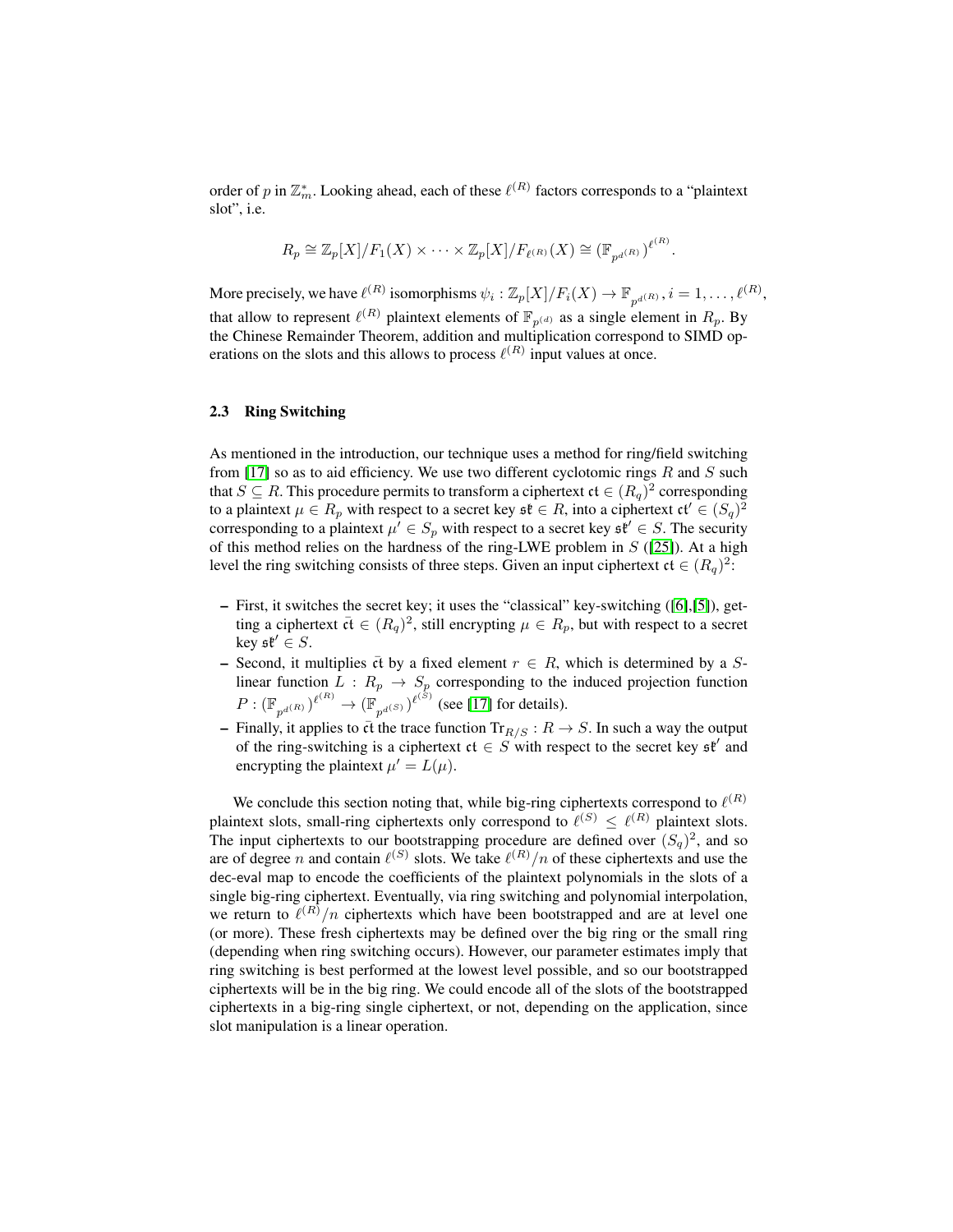# <span id="page-7-0"></span>3 The BGV Somewhat Homomorphic Encryption Scheme

In this section we outline what we need about the BGV SHE scheme [\[5\]](#page-16-6). As anticipated in Section [2,](#page-4-0) we present the scheme with the option of utilizing two rings, and hence at some point we will make use of the ring/field switching procedure from [\[17\]](#page-17-8). We first define two rings  $R = \mathbb{Z}[X]/F(X)$  and  $S = \mathbb{Z}[X]/f(X)$ , where  $F(X)$  (resp.  $f(x)$ ) is an irreducible polynomial over Z of degree N (resp. n). In practice both  $F(X)$  and  $f(X)$  will likely be cyclotomic polynomials. We assume that n divides N, and so here is an embedding  $\iota : S \longrightarrow R$  which maps elements in S to their appropriate equivalent in R. The map  $\iota$  can be expressed as a linear mapping on the coefficients of the polynomial representation of the elements in  $S$ , to the coefficients of the polynomial representation of the elements in R. In this way we can consider S to be a subring of R.

Let  $R_q$  (resp.  $S_q$ ) denote the localisation of R (resp S) at q, i.e.  $\mathbb{Z}_q[X]/F(X)$  (resp.  $\mathbb{Z}_q[X]/f(X)$ , which can be constructed for any positive integer q. Let p be a prime number, which does not ramify in either R or S. Since the rings are Galois, the ring  $R_p$ (resp.  $S_p$ ) splits into  $\ell^{(R)}$  (resp.  $\ell^{(S)}$ ) "slots"; with each slot being a finite field extension of  $\mathbb{F}_p$  of degree  $d^{(R)} = N/\ell^{(R)}$  (resp.  $d^{(S)} = n/\ell^{(S)}$ ). We make the assumption that n divides  $\ell^{(R)}$ . This is not strictly necessary but it ensures that we can perform bootstrapping of a single ciphertext with the smallest amount of memory. In fact our method will support the bootstrapping of  $\ell^{(R)}/n$  ciphertexts in parallel.

There will be two secret keys for our scheme; depending on whether the ciphertexts/plaintexts are associated with the ring  $R$  or the ring  $S$ . We denote these secret keys by  $\mathfrak{st}^{(R)}$  and  $\mathfrak{st}^{(S)}$ , which are "small" elements in the ring R (resp. S). The modulus  $q = q_0 = p_0$  will denote the smallest modulus in the set of BGV levels. Fresh ciphertexts are defined for the modulus  $Q = q_L = \prod_{i=0}^{L} p_i$  and live in the ring  $R_Q^2$ (thus at some point we not only perform modulus switching but also ring switching). We assume  $L_1$  levels are associated with the big ring R and  $L_2$  levels are associated with the small ring S, hence  $L_1 + L_2 = L$  (level zero is clearly associated with the small ring S, but we do not count it in the number of levels in  $L_2$ ). Thus we encrypt at level L; perform standard homomorphic operations down to level zero, with a single field switch at level  $L_2 + 1$ . For ease of analysis we assume no multiplications are performed at level  $L_2 + 1$ . This means that we can evaluate a depth  $L - 1$  circuit.

A ciphertext at level  $i > L_2$ , encrypting a message  $\mu \in R_p$ , is a pair  $\mathfrak{ct} = (c_0, c_1) \in R$  $R_{q_i}^2$ , where  $q_i = \prod_{j=0}^i p_j$ , such that

$$
(c_0 + \mathfrak{s} \mathfrak{k}^{(R)} \cdot c_1 \pmod{q_i} \pmod{p} = \mu.
$$

We let  $\mathsf{Enc}_{\mathfrak{p}\mathfrak{k}}(\mu)$  denote the encryption of a message  $\mu \in R_p$ , this produces a ciphertext at level L. A similar definition holds for ciphertexts at level  $i < L_2$ , for messages in  $S_p$  and secret keys/ciphertexts elements in  $S_{q_i}$ . When performing a ring switching operation between levels  $L_2 + 1$  and  $L_2$ , the  $\ell^{(R)}$  plaintext slots, associated with the input ciphertext at level  $L_2 + 1$ , become associated with  $\ell^{(R)}/\ell^{(S)}$  distinct ciphertexts at level  $L_2$ .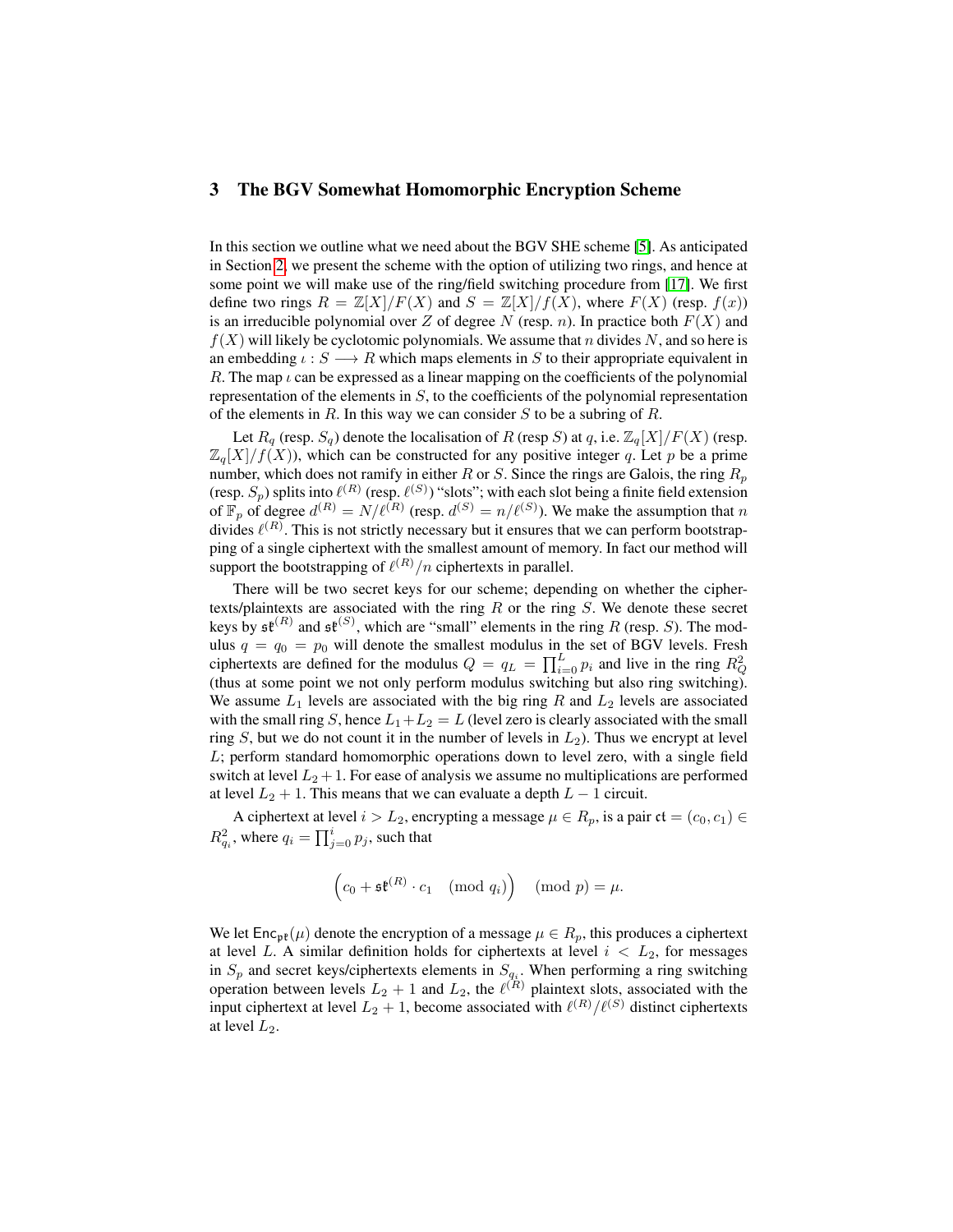We want to "bootstrap" a set of BGV ciphertexts. Each of these ciphertexts is a pair  $\mathfrak{ct}_j = (c_0^{(j)}, c_1^{(j)}) \in S_q^2$ , for  $j = 1, \dots, \ell^{(R)}/n$ , such that

$$
\left(c_0^{(j)} + \mathfrak{s} \mathfrak{k}^{(S)} \cdot c_1^{(j)} \pmod{q}\right) \pmod{p} = \mu_j, \text{ for } j = 1, \dots, \ell^{(R)}/n.
$$

# <span id="page-8-0"></span>4 Evaluating the Map red  $\circ$  rep  $: \mathbb{Z}^{+}_{q} \longrightarrow \mathbb{F}_p$  (Simple Version)

As explained in the introduction at the heart of most bootstrapping procedures is a method to evaluate the induced mapping red  $\circ$  rep :  $\mathbb{Z}_q^+ \longrightarrow \mathbb{F}_p$ . In this section we present our simpler technique for doing this based on polynomials over  $\mathbb{F}_p$ , in Section [7](#page-14-0) we present a more general (and complicated in terms of depth) technique based on elliptic curves. The key, in this and in all techniques, is to find a representation  $\mathbb G$  for  $\mathbb{Z}_q^+$  for which the reduction modulo p map can be evaluated algebraically over  $\mathbb{F}_p$ . This means that the representation of  $\mathbb{Z}_q$  must defined over  $\mathbb{F}_p$ . Prior work has looked at the bit-representation (when  $p = 2$ ), the *p*-adic representation and a matrix representation; we use a polynomial representation.

We select a coprime factorization  $q = \prod_{i=1}^{t} e_i$  (with the  $e_i$  not necessarily prime, but pairwise coprime), such that  $e_i$  divides  $p^{k_i} - 1$  for some  $k_i$ . Since  $\mathbb{F}_{p^{k_i}}^*$  is cyclic we know that  $\mathbb{F}_{p^{k_i}}^*$  has a subgroup of order  $e_i$ . We fix a polynomial representation of  $\mathbb{F}_{p^{k_i}}$ , i.e. an irreducible polynomial  $f_i(x)$  of degree  $k_i$  such that  $\mathbb{F}_{p^{k_i}} = \mathbb{F}_p[x]/f_i(x)$ . Let  $g_i \in \mathbb{F}_{p^{k_i}}$  denote a fixed element of order  $e_i$  in  $\mathbb{F}_{p^{k_i}}$ .

By the Chinese Remainder Theorem we therefore have a group embedding

<span id="page-8-1"></span>
$$
\mathsf{rep}: \left\{ \begin{array}{c} \mathbb{Z}_q^+ \longrightarrow \mathbb{G} = \prod_{i=1}^t \mathbb{F}_{p^{k_i}}^* \\ a \longmapsto (g_1^{a_1}, \dots, g_t^{a_t}) \end{array} \right. \tag{1}
$$

where  $a_i = a \pmod{e_i}$ . Without loss of generality we can assume that the  $k_i$  are also coprime, by modifying the decomposition of  $q$  into coprime  $e_i$ s. Given this group representation of  $\mathbb{Z}_q^+$  in G, addition in  $\mathbb{Z}_q^+$  translates into multiplication in G. With one addition in  $\mathbb{Z}_q^+$  translating into  $M = \frac{1}{2} \sum_{i=1}^t k_i \cdot (k_i + 1)$  multiplications in  $\mathbb{F}_p$  (and a comparable number of additions; assuming school book multiplication is used). Each element in the image of rep requires  $E = \sum_{i=1}^{t} k_i$  elements in  $\mathbb{F}_p$  to represent it.

There will be a map red :  $\mathbb{G} \to \mathbb{F}_p$ , such that red  $\circ$  rep is the reduction modulo p map; and red can be defined by *algebraically* from the coefficient representation of G to  $\mathbb{F}_p$ . Here algebraically refers to algebraic operations over  $\mathbb{F}_p$ . An arbitrary algebraic expression on E variables of degree d will contain  $d + EC_d$  terms. Thus, by interpolating, we expect the degree d of the map red to be the smallest d such that  $d + EC_d > q$ , which means we expect we expect  $d \approx E \cdot (2^{\log(q)/E} - 1)$ . Thus the larger E is, the smaller  $d$  will be. This interpolating function needs to be created once and for all for any given set of parameters, thus we ignore the cost in generating it in our analysis.

The algebraic circuit which implements the map red can hence be described as a circuit of depth  $\lceil \log_2 d \rceil$  which requires  $D(E, d) = {}^{E+d}C_d - (E + 1)$  multiplications (corresponding to the number of distinct monomials in  $E$  variables of degree between two and d). In particular, by approximating  $E \approx \log_2(q)/\log_2(p)$ , we obtain that the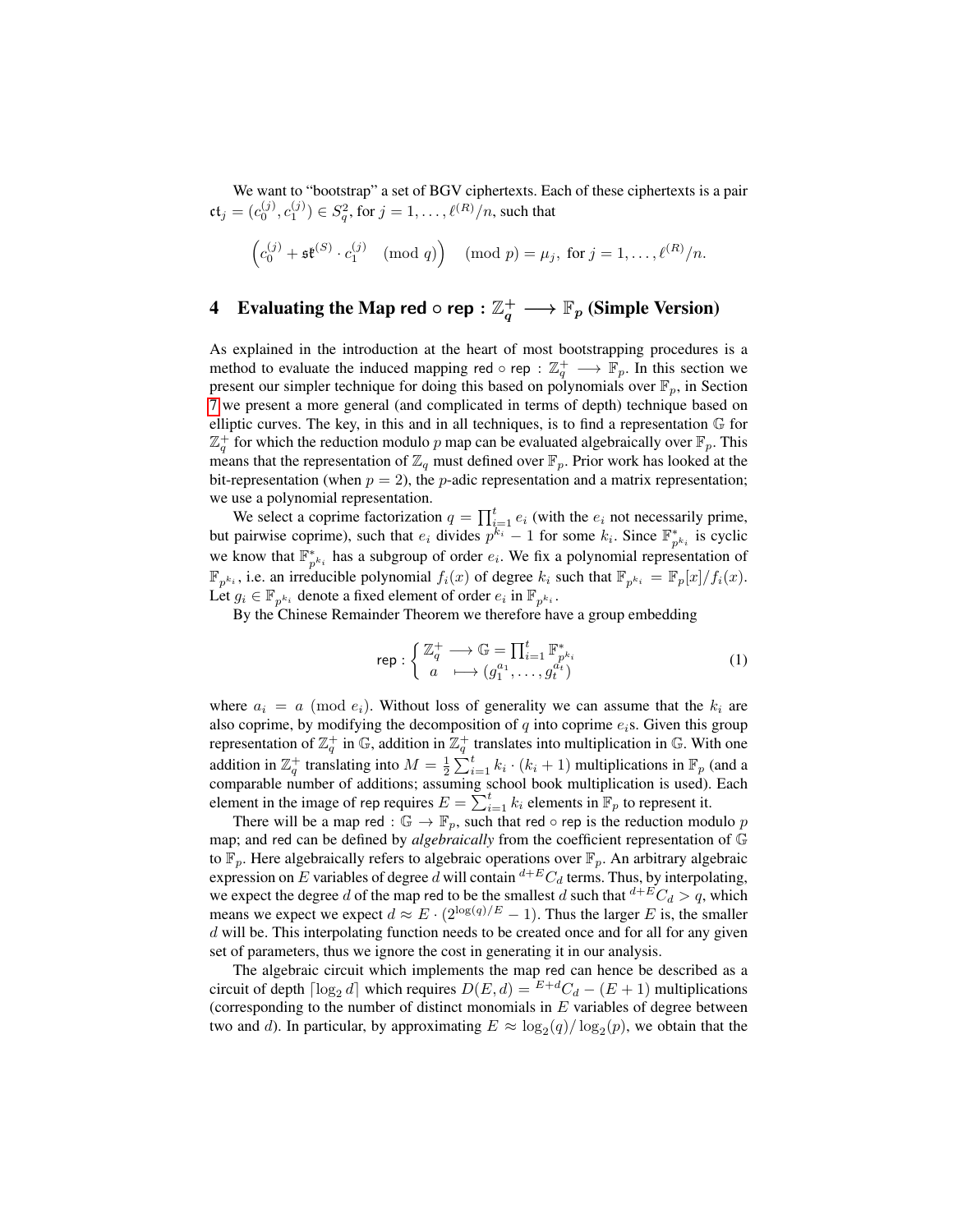circuit implementing the map red has depth  $\lceil \log_2 d \rceil = \log_2(p-1) + \log_2(\log_2(q))$  –  $log_2(log_2(p))$ ).

We pause to note the following. By selecting a large finite field it would appear at first glance that one can reduce our degree  $d$  even further. This however comes at the cost of having more terms, i.e. a larger value of E. This in turn increases the overall complexity of the method (i.e. the number of multiplications needed) but not the depth.

#### <span id="page-9-0"></span>5 A Product of Powers of SIMD Vectors

Before proceeding with our method to turn the above methodology for reduction modulo  $p$  into a bootstrapping method for our set of BGV ciphertexts, we first examine how to homomorphically compute the following function

$$
\mathbf{v}\cdot\prod_{k=0}^{\lambda}\mathbf{v}_k^{\mathbf{M}_k},
$$

where each v and  $v_k$ ,  $k = 0, \ldots, \lambda$ , represents a set of E ciphertexts, each of which encode (in a SIMD manner)  $\ell^{(R)}$  elements in  $\mathbb{F}_p$ . The multiplication of two such sets of  $E$  ciphertexts is done with respect to the multiplication operation in  $\mathbb{G}$ , and thus requires  $M$  homomorphic multiplications (this is for our simple variation of red, for the variant based on elliptic curve the number of ciphertexts and the complexity of the group operation in G increase a little). The values  $\mathbf{M}_k$  are matrices in  $M_{\ell^{(R)}\times \ell^{(R)}}(\mathbb{F}_p)$ . By the notation  $\mathbf{u} = \mathbf{v}^{\mathbf{M}}$ , where  $\mathbf{M} = (m_{i,j})$ , we mean the vector with components

$$
u_i = \prod_{j=1}^{\ell^{(R)}} v_j^{m_{i,j}}, \quad i \in \{1, \ldots, \ell^{(R)}\}.
$$

Notice that each  $u_i$  and  $v_j$  is a vector of E elements in  $\mathbb{F}_p$  representing a single element in G. In what follows we divide this operation into three sub-procedures and compute the number of multiplications, and the depth required, to evaluate the function.

#### <span id="page-9-1"></span>5.1 SIMD Raising of an Encrypted Vector to the Power of a Public Vector

 $(2n)$ 

The first step is to take a vector v which is the SIMD encryption of E sets of  $\ell^{(R)}$ elements in  $\mathbb{F}_p$ , i.e. it represents  $\ell^{(R)}$  elements in G. We then raise v to the power of some public vector  $\mathbf{c} = (c_1, \dots, c_{\ell(R)})$ , i.e. we want to compute

$$
\mathbf{x} = \mathbf{v}^{\mathbf{c}}.
$$

In particular v actually consists of E vectors each with  $\ell^{(R)}$  components in their slots. We write

$$
\mathbf{v} = (\mathbf{v}_{1,0},\ldots,\mathbf{v}_{1,k_1-1},\ldots,\mathbf{v}_{t,0},\ldots,\mathbf{v}_{t,k_t-1}).
$$

Note, multiplying such a vector by another vector of the same form requires  $M$  homomorphic multiplications and depth 1. We first write

$$
\mathbf{c} = \mathbf{c}_0 + 2 \cdot \mathbf{c}_1 + \ldots + 2^{\lceil \log_2 p \rceil} \cdot \mathbf{c}_{\lceil \log_2 p \rceil},
$$

where  $\mathbf{c}_i \in \{0,1\}^{\ell^{(R)}}$ . We let  $\mathbf{c}_i^*$  denote the bitwise complement of  $\mathbf{c}_i$ . Thus to compute  $x = v<sup>c</sup>$  we use the following three steps: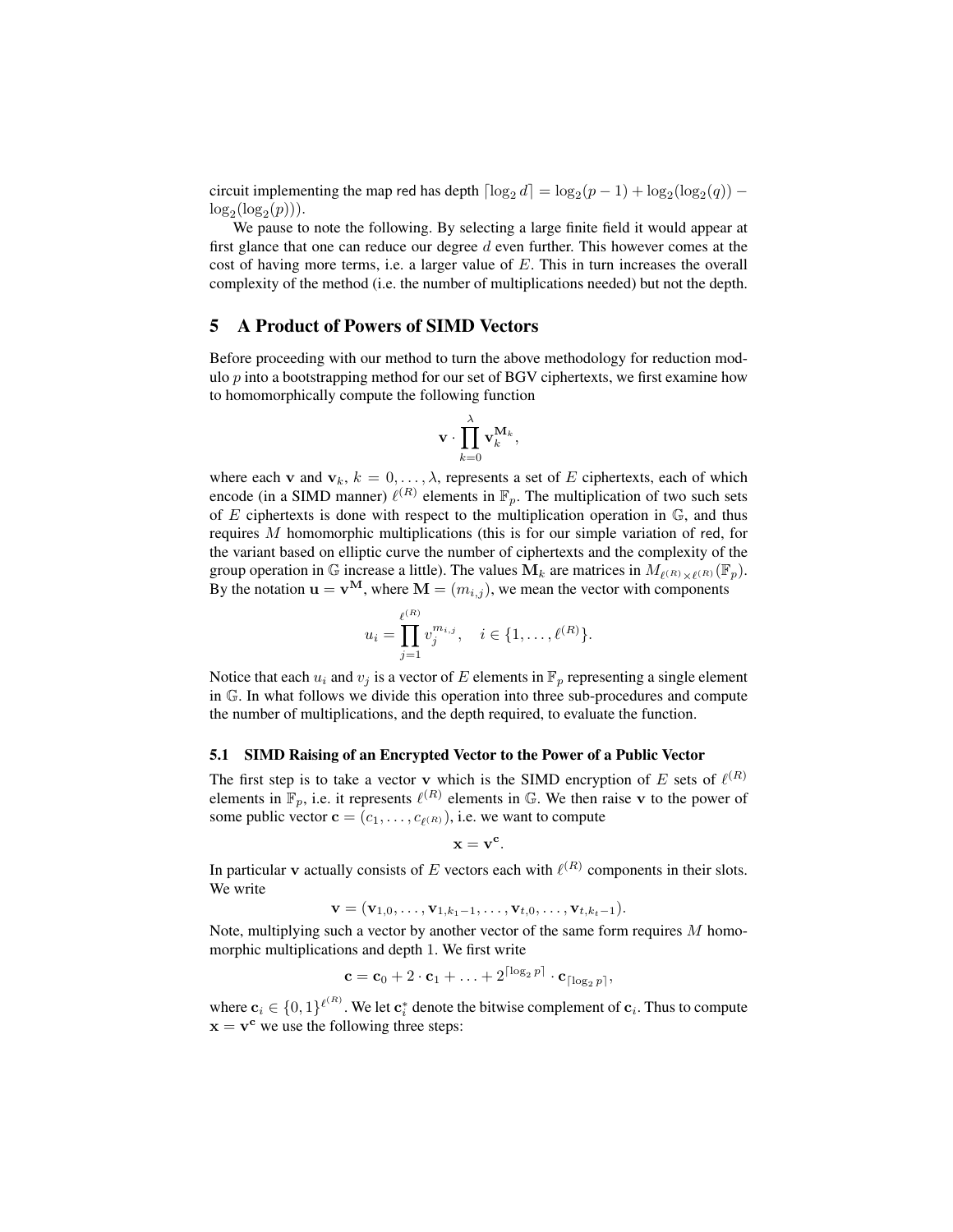**Step 1:** Compute  $\mathbf{v}^{2^i}$  for  $i = 1, ..., \lfloor \log_2 p \rfloor$ , by which we mean every element in  $\mathbf{v}$ is raised to the power  $2^i$ . This requires  $\lceil \log_2 p \rceil \cdot M$  homomorphic multiplications and depth  $\lceil \log_2 p \rceil$ .

Step 2: For  $i \in \{0, ..., \lceil \log_2 p \rceil\}, j \in \{1, ..., t\}$  and  $k = \{0, ..., k_t - 1\}$  compute,

$$
\mathbf{w}_{j,k}^{(i)} = \begin{cases} \mathsf{Enc}_{\mathfrak{pk}}(\mathbf{c}_i) \cdot \mathbf{v}_{j,k}^{2^i} & k \neq 0, \\ & \mathsf{Enc}_{\mathfrak{pk}}(\mathbf{c}_i) \cdot \mathbf{v}_{j,k}^{2^i} + \mathsf{Enc}_{\mathfrak{pk}}(\mathbf{c}_i^*) & k = 0. \end{cases}
$$

Where  $\mathsf{Enc}_{\mathfrak{pk}}(\mathbf{c}_i)$  means encrypt the vector  $\mathbf{c}_i$  so that the *j*th component of  $\mathbf{c}_i$  is mapped to the jth plaintext slot of the ciphertext. The above procedure selects the values which we want to include in the final product. This involves a homomorphic multiplication by a constant in  $\{0, 1\}$  and the homomorphic addition of a constant in  $\{0, 1\}$  for each entry, and so is essentially fast (and moderately bad on the noise, so we will ignore this and call it depth  $1/2$ ).

Step 3: We now compute x as

$$
\mathbf{x} = \prod_{i=0}^{\lceil \log_2 p \rceil} \mathbf{w}^{(i)},
$$

where we think of  $w^{(i)}$  as a vector of E SIMD encryptions. This step (assuming a balanced multiplication tree) requires depth  $\lceil \log_2 \lceil \log_2 p \rceil \rceil$  and  $M \cdot \lceil \log_2 p \rceil$  multiplications.

Executing all three steps above therefore requires a depth of  $\frac{1}{2} + \lceil \log_2 p \rceil + \lceil \log_2 \lceil \log_2 p \rceil \rceil$ , and  $2 \cdot M \cdot \lceil \log_2 p \rceil$  multiplications.

# 5.2 Computing  $u = v^M$

Given the previous subsection, we can now evaluate  $u_i = \prod_{j=1}^{\ell^{(R)}} v_j^{m_{i,j}}, i = 1, \ldots, \ell^{(R)},$ where **v** is a SIMD vector consisting of E vectors encoding  $\ell^{(R)}$  elements, as is the output u. For this we use a trick for systolic matrix-vector multiplication in [\[22\]](#page-17-14), but converted into multiplicative notation.

We write the matrix M as  $\ell^{(R)}$  SIMD vectors  $\mathbf{d}_i$ , for  $i = 1, \ldots, \ell^{(R)}$ , so that  $\mathbf{d}_{i,j} =$  $m_{j,(j+i-1) \pmod{ \ell^{(R)}}}$  for  $j = 1, \ldots, \ell^{(R)}$ . We let v ≪ i denote the SIMD vector v rotated left  $i$  positions (with wrap around). Since v actually consists of  $E$  SIMD vectors this can be performed using time proportional to  $E$  multiplications, but with no addition to the overall depth (it is an expensive in terms of time, but cheap in terms of noise. See the operations in Table 1 of [\[22\]](#page-17-14)).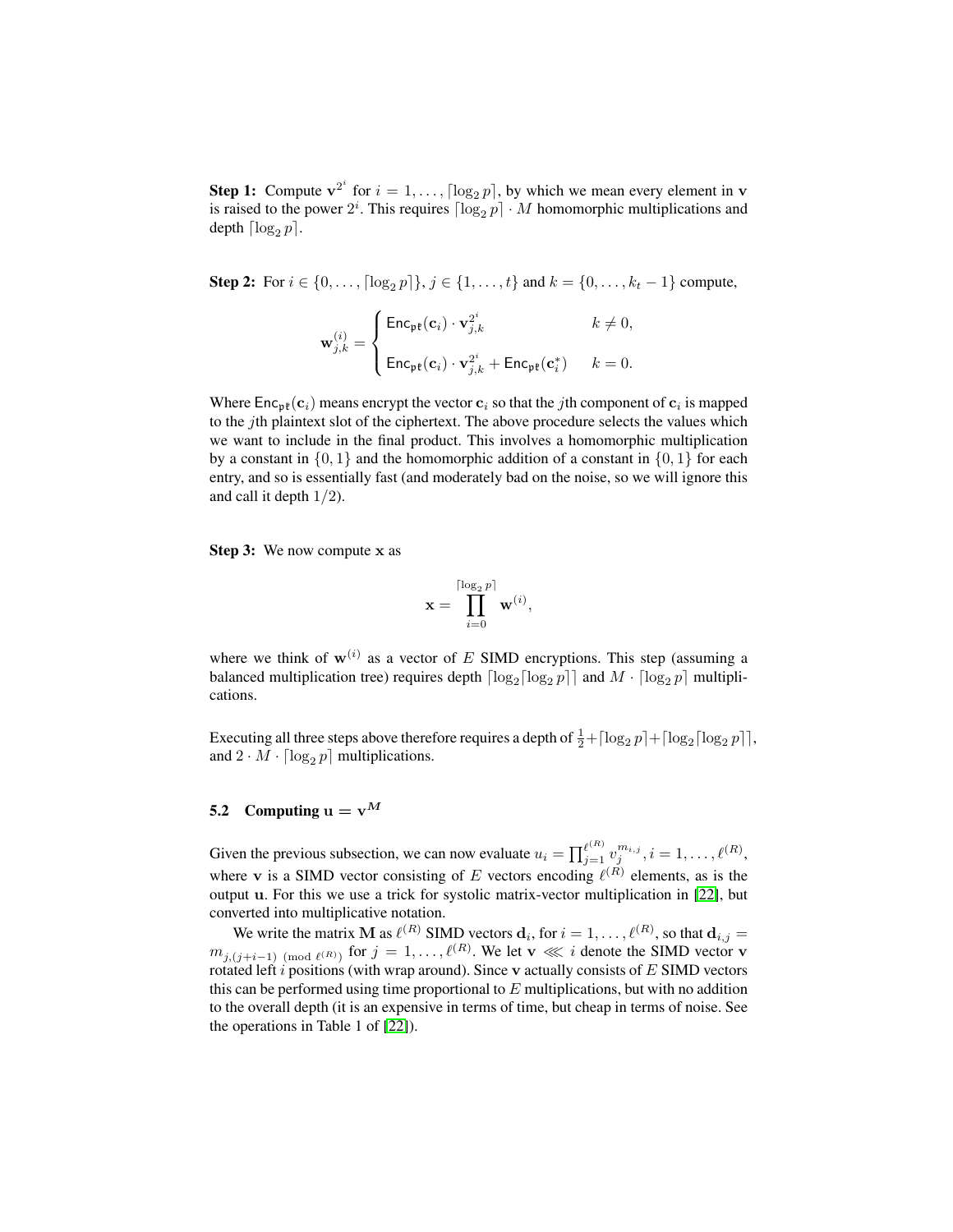**Step 1:** First compute, for  $i = 1, \ldots, \ell^{(R)}$ ,

$$
\mathbf{x}_i = (\mathbf{v} \lll (i-1))^{\mathbf{d}_i}
$$

using the method previously described in Subsection [5.1.](#page-9-1) This requires a depth of  $\frac{1}{2}$  +  $\lceil \log_2 p \rceil + \lceil \log_2 \lceil \log_2 p \rceil$ , and essentially  $\ell^{(R)} \cdot (E + 2 \cdot M \cdot \lceil \log_2 p \rceil)$  multiplications.

Step 2: All we need now do is compute

$$
\mathbf{u} = \prod_{i=1}^{\ell^{(R)}} \mathbf{x}_i.
$$

This requires (assuming a balanced multiplication tree) a depth of  $\lceil \log_2 \ell^{(R)} \rceil$  and  $\ell^{(R)}$ multiplications in G.

Thus far, for the operations in Subsection [5.1](#page-9-1) and this subsection we have used a total depth of  $\frac{1}{2} + \lceil \log_2 \ell^{(R)} \rceil + \lceil \log_2 p \rceil + \lceil \log_2 \lceil \log_2 p \rceil$  and a cost of  $\ell^{(R)} \cdot (M + E + 2 \cdot$  $M \cdot \lceil \log_2 p \rceil$ ) multiplications.

# **5.3** Computing  $\mathbf{v} \cdot \prod_{k=0}^{\lambda} \mathbf{v}_k^{M_k}$

To evaluate our required output we need to execute the above steps  $\lambda$  times, in order to obtain the elements which we then multiply together. Thus in total we have a depth of

$$
\frac{1}{2} + \lceil \log_2 \ell^{(R)} \rceil + \lceil \log_2 p \rceil + \lceil \log_2 \lceil \log_2 p \rceil + \lceil \log_2 \lambda \rceil
$$

and a cost of

$$
\lambda \cdot \left( M + \ell^{(R)} \cdot (M + E + 2 \cdot M \cdot \lceil \log_2 p \rceil ) \right)
$$

multiplications.

# <span id="page-11-0"></span>6 Bootstrapping a Set of Ciphertexts

To perform our bootstrapping operation we introduce another representation, this time more standard. This is the matrix representation of the ring  $S_a$ . Since  $S_a$  can be considered a vector space over  $\mathbb{Z}_q$  by the usual polynomial embedding, we can associate an element a to its coefficient vector a. We can also associate an element b to a  $n \times n$ matrix  $M_b$  over  $\mathbb{Z}_q$  such that the vector

$$
\mathbf{c} = \mathbf{M}_b \cdot \mathbf{a}
$$

is the coefficient vector of c where  $c = a \cdot b$ . This representation, which associates an element in  $S_q$  to a matrix, is called the matrix representation.

Recall we want to bootstrap  $\ell^{(R)}/n$  ciphertexts in one go. We also recall the maps red and rep from Section [4](#page-8-0) and define  $\tau$  = red  $\circ$  rep to be the reduction modulo p map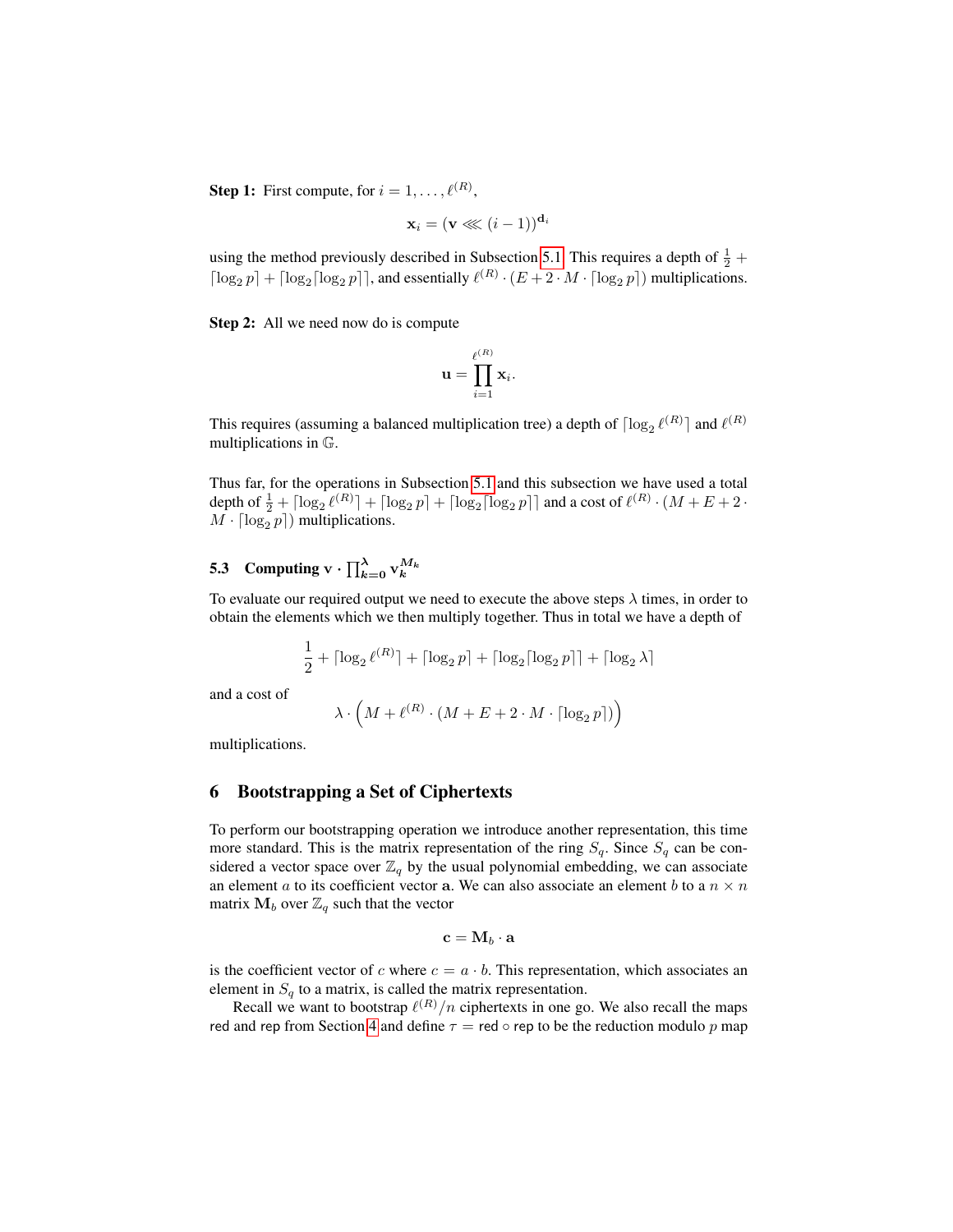on  $\mathbb{Z}_q^+$ . To do this we can first extend rep and  $\tau$  to the whole of  $S_q^+$  by linearity, with images in  $\mathbb{G}^n$  and  $\mathbb{F}_p^n$  respectively. Similarly, we can extend rep and  $\tau$  to  $S_q^{\ell^{(R)}/n}$  to obtain maps  $\overline{\mathsf{rep}}: (S^+_q)^{\ell^{(R)}/n} \longrightarrow \mathbb{G}^{\ell^{(R)}}$  and  $\overline{\tau}: (S^+_q)^{\ell^{(R)}/n} \longrightarrow \mathbb{F}_p^{\ell^{(R)}}$ , as in Section [4.](#page-8-0) Again this induces a map red, which is just the SIMD evaluation of red on the image of  $\overline{rep}$  in  $\mathbb{G}^{\ell^{(R)}}$ . We let  $\overline{rep}_{j,i}$  denote the restriction of  $\overline{rep}$  to the  $(i-1)$ th coefficient of the *j*-th  $S_q$  component, for  $1 \le i \le n$  and  $1 \le j \le \ell^{(R)}/n$ .

We can then rewrite the decryption equation of our  $\ell^{(R)}/n$  ciphertexts as

$$
\begin{aligned}\n&\left( \left( c_0^{(j)} + \mathfrak{s} \mathfrak{k}^{(S)} \cdot c_1^{(j)} \pmod{q} \right) \pmod{p} \right)_{j=1}^{\ell^{(R)}/n} \\
&= \overline{\mathsf{red}} \left( \overline{\mathsf{rep}} \left( c_0^{(1)} + \mathfrak{s} \mathfrak{k}^{(S)} \cdot c_1^{(1)}, \dots \right. \\
&\qquad \qquad \dots, c_0^{(\ell^{(R)}/n)} + \mathfrak{s} \mathfrak{k}^{(S)} \cdot c_1^{(\ell^{(R)}/n)} \right) \right) \\
&= \overline{\mathsf{red}} \left( \overline{\mathsf{rep}} \left( \mathbf{x} \right) \right),\n\end{aligned}
$$

where **x** is the vector consisting of  $S_q$  elements  $c_0^{(j)} + s \mathfrak{k}^{(S)} \cdot c_1^{(j)}$ , for  $j = 1, \ldots, \ell^{(R)}/n$ . Thus, if we can compute  $\overline{rep}(x)$ , then to perform the bootstrap we need only evaluate (in  $\ell^{(R)}$ -fold SIMD fashion) the arithmetic circuit of multiplicative depth  $\lceil \log_2 d \rceil$  representing red. Since we have enough slots,  $\ell^{(R)}$ , in the large plain text ring, we are able to do this homomorphically on fully packed ciphertexts. The total number of monomials in the arithmetic circuit (i.e. the multiplications we would need to evaluate red) being  $D(E, d)$ .

#### 6.1 Homomorphically Evaluating  $\overline{rep}(x)$

We wish to homomorphically evaluate  $\overline{rep}(x)$  such that the output is a set of E ciphertexts and if we took the  $i + (j - 1) \cdot \ell^{(R)}/n$ th slot of each plaintext we would obtain the E values which represent  $\overline{\text{rep}}_{i,i}(\mathbf{x})$ . Let  $\lambda = \lceil \log q / \log p \rceil$ . We add to the public key of the SHE scheme the encryption of  $\overline{\mathsf{rep}}(p^k\cdot\mathfrak{se}^{(S)},\ldots,p^k\cdot\mathfrak{se}^{(S)})$  for  $k=0,\ldots,\lambda$  (where each component is copied  $\ell^{(R)}/n$  times). For a given k this is a set of E ciphertexts, such that if we took the  $i + (j - 1) \cdot \ell^{(R)}/n$ th slot of each plaintext we would obtain the E values which represent  $\overline{rep}_{j,i}(p^k \cdot \mathfrak{s}(\mathfrak{k}^{(S)})$ . Let the resulting vector of ciphertexts be denoted  $\mathfrak{ct}_k$ , for  $k = 1, \ldots, \lambda$ , where  $\mathfrak{ct}_k$  is a vector of length E.

Let  $\mathbf{M}_{c_1^{(j)}}$  be the matrix representation of the second ciphertext component  $c_1^{(j)}$  of the *j*-th ciphertext that we want to bootstrap. We write

$$
\mathbf{M}_{c_1^{(j)}}=\sum_{k=0}^{\lambda}p^k\cdot \mathbf{M}_1^{(j,k)}
$$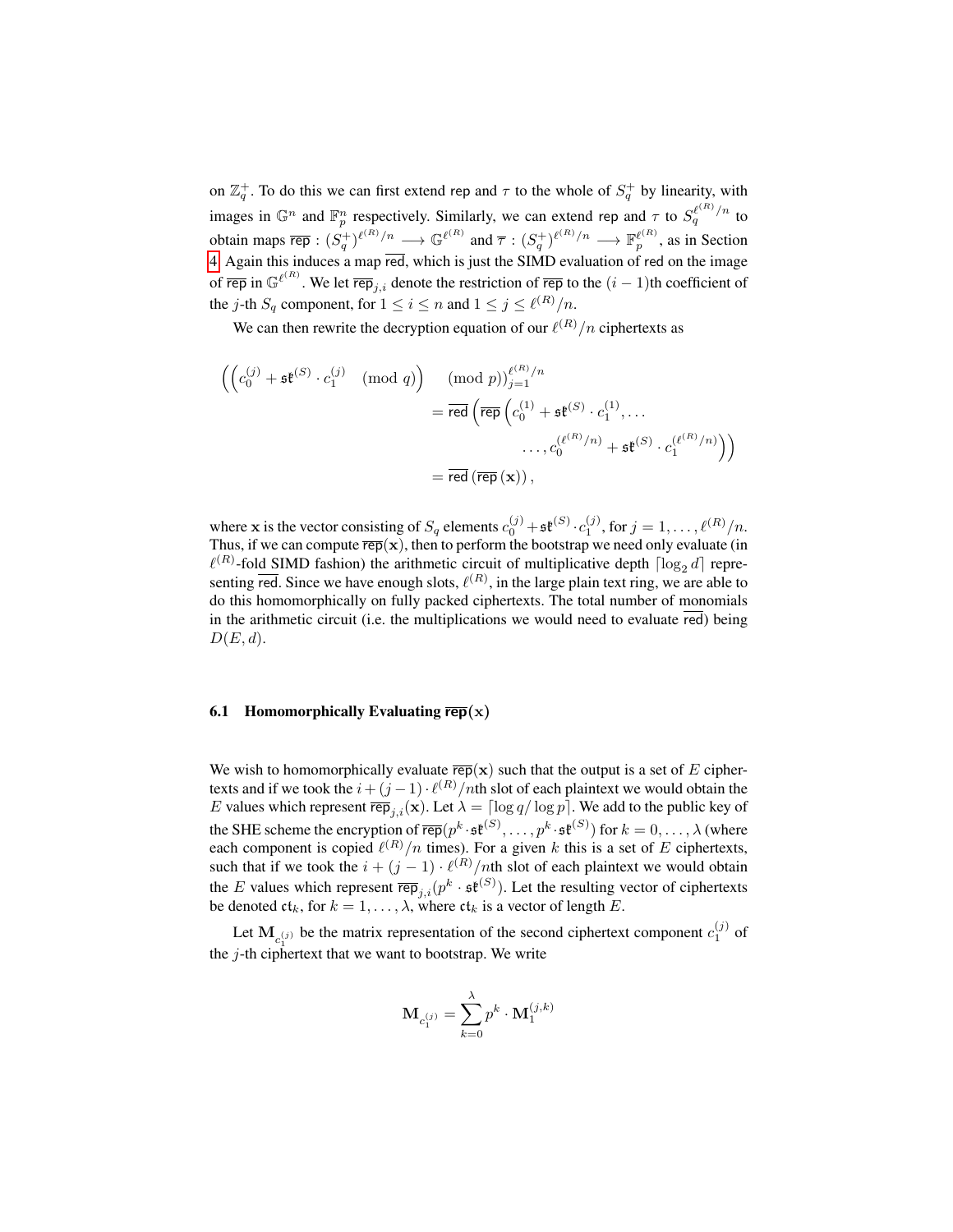where  $M_1^{(j,k)}$  is a matrix with coefficients in  $\{0, \ldots, p-1\}$ . We then have that

$$
c_0^{(j)} + \mathfrak{st}^{(S)} \cdot c_1^{(j)} = c_0^{(j)} + \sum_{k=0}^{\lambda} \left( p^k \cdot \mathbf{M}_1^{(j,k)} \cdot \underline{\mathfrak{st}}^{(S)} \right)
$$
  
=  $c_0^{(j)} + \sum_{k=0}^{\lambda} \left( \mathbf{M}_1^{(j,k)} \cdot (p^k \cdot \underline{\mathfrak{st}}^{(S)}) \right),$ 

where  $\underline{\mathfrak{se}}^{(S)}$  is the vector of coefficients of the secret key  $\mathfrak{se}^{(S)}$ .

We let  $\mathbf{M}_1^{(k)} = \bigoplus_{j=1}^{\ell^{(R)}/n} \mathbf{M}_1^{(j,k)} = \mathbf{diag}(\mathbf{M}_1^{(1,k)}, \dots, \mathbf{M}_1^{(\ell^{(R)}/n,k)}).$  We now apply rep to both sides, which means we need to compute homomorphically the ciphertext which represents

$$
\overline{\operatorname{rep}}\left(c_0^{(1)}, \dots, c_0^{(\ell^{(R)}/n)}\right) \cdot \prod_{k=0}^{\lambda} \overline{\operatorname{rep}}\left(p^k \cdot \underline{\mathfrak{st}}^{(S)}, \dots, p^k \cdot \underline{\mathfrak{st}}^{(S)}\right)^{\mathbf{M}_1^{(k)}}.
$$

We are thus in the situation described in Section [5.](#page-9-0) Thus the homomorphic evaluation of  $\overline{rep}(x)$  requires a depth of

$$
\frac{1}{2} + \lceil \log_2 \ell^{(R)} \rceil + \lceil \log_2 p \rceil + \lceil \log_2 \lceil \log_2 p \rceil + \lceil \log_2 \lambda \rceil
$$

and

$$
\lambda \cdot \Big( M + \ell^{(R)} \cdot \big( M + E + 2 \cdot M \cdot \lceil \log_2 p \rceil ) \Big)
$$

multiplications.

#### 6.2 Repacking

At this point in the bootstrapping procedure (assuming for simplicity that a ring switch has not occured) we have a single ciphertext ct whose  $\ell^{(R)}$  slots encode the coefficients (over the small ring) of the  $\ell^{(R)}/n$  ciphertexts that we are bootstrapping. Our task is now to extract these coefficients to produce a ciphertext (or set of ciphertexts) which encode the same data. Effectively this is the task of performing  $\ell^{(R)}/n$  inverse Fourier transforms (a.k.a interpolations) over  $S$  in parallel, and then encoding the result as elements in R via the embedding  $\iota : S \longrightarrow R$ .

There are a multitude of ways of doing this step (bar performing directly an inverse FFT algorithm), for example the general method of Alperin-Sheriff and Peikert [\[1\]](#page-16-0) could be applied. This makes the observation that the FFT to a vector of Fourier coefficients x is essentially applying a linear operation, and hence we can compute it by taking the trace of a value  $\alpha \cdot \mathbf{x}$  for some fixed constant  $\alpha$ .

We select a more naive, and simplistic approach. Suppose  $x$  is the vector which is encoded by the input ciphertext. We first homomorphically compute

$$
\mathbf{b}_1,\ldots,\mathbf{b}_{\ell^{(R)}}=\text{replicate}(\mathbf{x}).
$$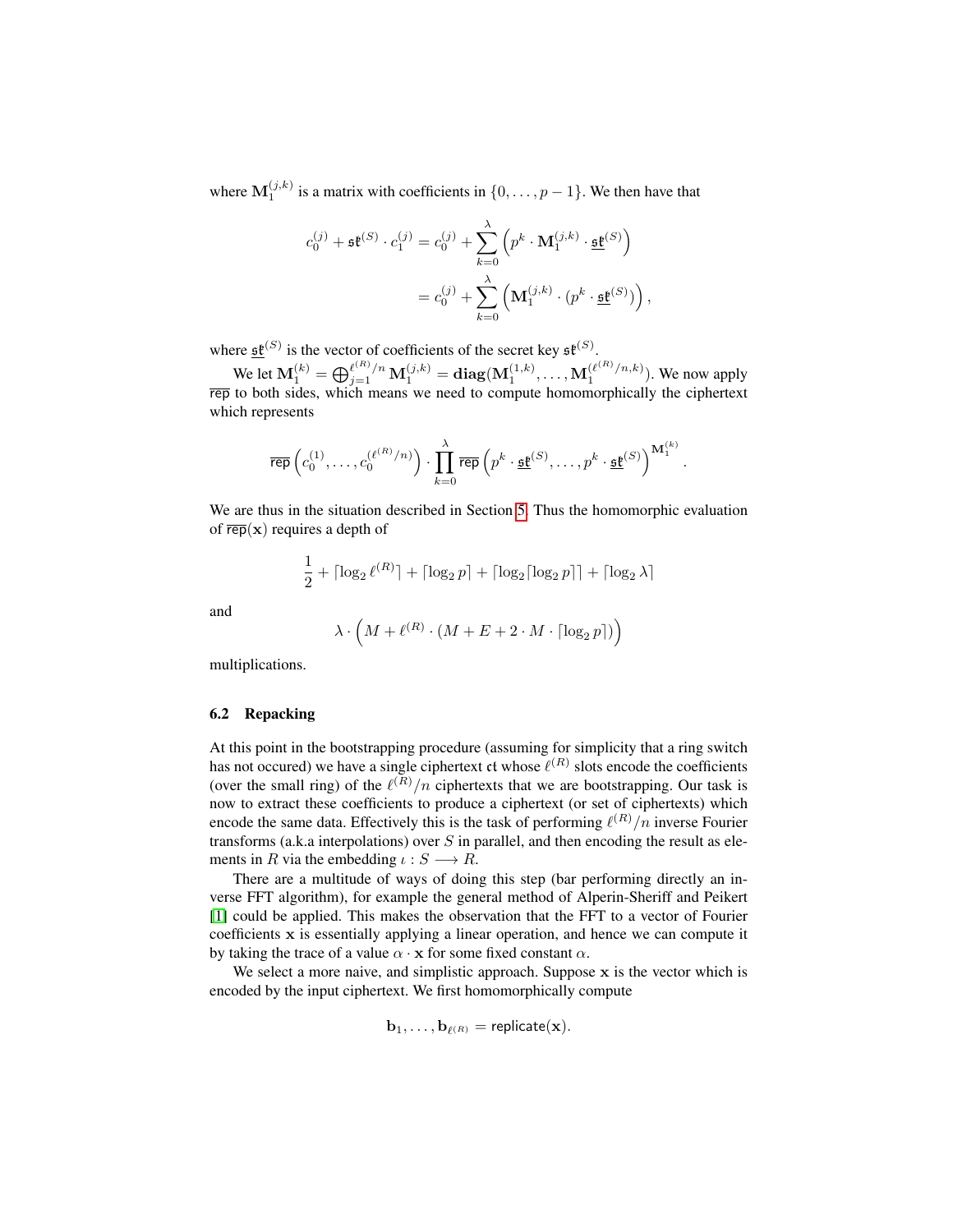Where replicate(x) is the Full Replication algorithm from [\[22\]](#page-17-14). This produces  $\ell^{(R)}$ ciphertexts, the *i*th of which encodes the constant polynomial over  $R_p$  equal to the *i* slot in x. In [\[22\]](#page-17-14) this is explained for the case where  $\ell^{(R)} = N$ , but the method clearly works when  $\ell^{(R)} < N$ . The method requires time  $O(\ell^{(R)})$  and depth  $O(\log \log \ell^{(R)})$ .

Given the output  $\mathbf{b}_1, \ldots, \mathbf{b}_{\ell^{(R)}}$ , which encode the coefficients of the  $\ell^{(R)}/n$  original plaintext vectors, we can now apply  $\iota$  (which recall is a linear map) to obtain *any* linear function of the underlying plaintexts. For example we could produce  $\ell^{(R)}/n$  ciphertexts each of which encodes one of the original plaintexts, or indeed a single ciphertext which encodes all of them.

So putting all of the sub-procedures for bootstrapping together, we find that we can bootstrap  $\ell^{(R)}/n$  ciphertexts in parallel using a procedure of depth of

 $\lceil \log_2 d \rceil + \frac{1}{2}$  $\frac{1}{2} + \lceil \log_2 \ell^{(R)} \rceil + \lceil \log_2 p \rceil + \lceil \log_2 \lceil \log_2 p \rceil + \lceil \log_2 \lambda \rceil + O(\log_2 \log_2 \ell^{(R)})$ 

and a cost of

$$
D(E,d) + \lambda \cdot \left( M + \ell^{(R)} \cdot (M + E + 2 \cdot M \cdot \lceil \log_2 p \rceil) \right) + O(\ell^{(R)})
$$

multiplications, where  $d \approx (\log_2 q) \cdot (p-1)/(\log_2 p)$ ,  $E = \sum_{i=1}^{t} k_i$  and  $M = \frac{1}{2}$ .  $\sum_{i=1}^{t} k_i \cdot (k_i + 1).$ 

# <span id="page-14-0"></span>7 Elliptic Curves Based Variant

We now extend our algorithm from representations in finite fields to representations in elliptic curve groups. Recall we need to embed  $\mathbb{Z}_q^+$  into a group defined over  $\mathbb{F}_p$  whose operations can be expressed in terms of the functionality of the homomorphic encryption scheme. This means that the range of the representation should be an algebraic group. We have already seen linear algebraic groups (a.k.a. matrix representations) used in this context in work of Alperin-Sherriff and Peikert, thus as it is natural (to anyone who has studied algebraic groups) to consider algebraic varieties. The finite field case discussed in the previous sections corresponds to the genus zero case, thus the next natural extension would be to examine the genus one case (a.k.a. elliptic curves).

The reason for doing this is the value of  $q$  from Table [2](#page-23-0) compared to the estimated values from Table [1](#page-23-1) are far from optimal. This is because we have few possible group orders of  $\mathbb{F}_{p^{k_i}}^*$ . The standard trick in this context (used for example in the ECM factorization method, the ECPP primality prover, or even indeed in all of elliptic curve cryptography) is to replace the multiplicative group of a finite field by an elliptic curve group.

Just as before we select a coprime factorization  $q = \prod_{i=1}^{t} e_i$  (with the  $e_i$  not necessarily prime, but pairwise coprime). But now we require that  $e_i$  divides the order of an elliptic curve  $E_i$  defined over  $p^{k_i}$ . Since the group orders of elliptic curves are distributed roughly uniformly within the Hasse interval it is highly likely that there are such elliptic curves. Determining such curves may however be a hard problem for a fixed value of  $q$ ; a problem which arose previously in cryptography in [\[3\]](#page-16-7). However,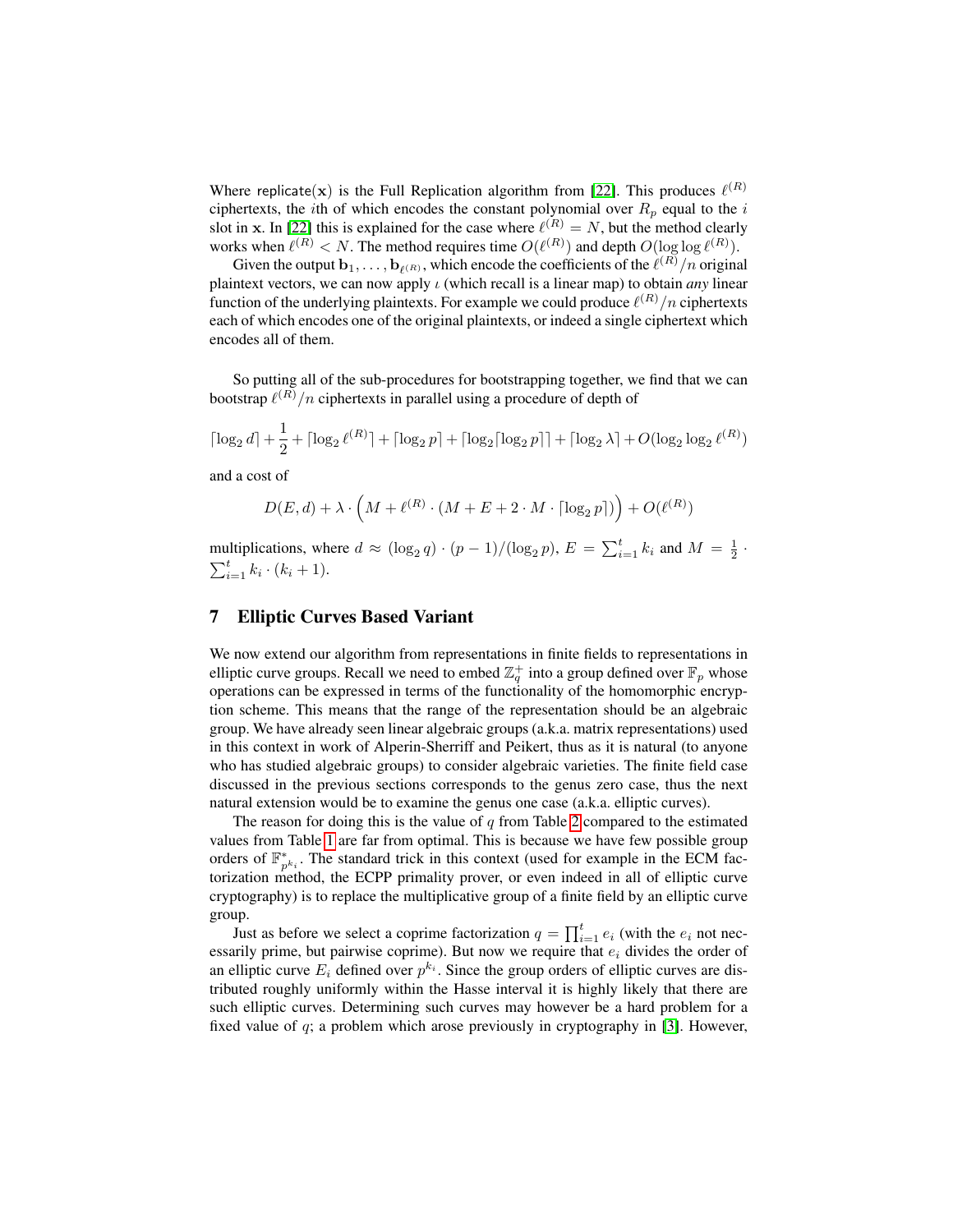since we have some freedom in selecting q in our scheme we can select q and the  $E_i$ simultaneously, and hence finding the elliptic curves will not be a problem.

Again, we fix a polynomial representation of  $\mathbb{F}_{p^{k_i}}$ , i.e. an irreducible polynomial  $f_i(x)$  of degree  $k_i$  such that  $\mathbb{F}_{p^{k_i}} = \mathbb{F}_p[x]/f_i(x)$ , and now we let  $G_i \in E_i(\mathbb{F}_{p^{k_i}})$ denote a fixed point on the elliptic curve of order  $e_i$ . We now can translate our method into this new setting. For example Equation [\(1\)](#page-8-1) translates to

$$
\operatorname{rep}: \left\{ \begin{array}{c} \mathbb{Z}_q^+ \longrightarrow \mathbb{G} = \prod_{i=1}^t E_i(\mathbb{F}_{p^{k_i}}) \\ a \longmapsto ([a_1]G_1, \dots, [a_t]G_t) \end{array} \right. \tag{2}
$$

where  $a_i = a \pmod{e_i}$ .

Homomorphic calculations in G are then performed using Jacobian Projective coordinates. This means that general point addition can be performed with multiplicative depth five and  $M' = 16 \cdot M$  homomorphic multiplications. Our method then proceeds as before, except we replace homomorphic multiplication in  $\mathbb{F}_{p^{k_i}}^*$  with Jacobian projective point addition in  $E_i(\mathbb{F}_{p^{k_i}})$ .

The computation of red is then performed as follows. We first homomorphically map the projective points in  $\mathbb G$  into an affine point. Each such conversion, in component *i*, requires an  $\mathbb{F}_{p^{k_i}}$ -field inversion and three  $\mathbb{F}_{p^{k_i}}$ -field multiplications. If we let DInv<sub>i</sub> (resp. MInv<sub>i</sub>) denote the depth (resp. number of multiplications in  $\mathbb{F}_p$ ) of the circuit to invert in the field  $\mathbb{F}_{p^{k_i}}$ . This implies that the conversion of a set of projective points in  $\mathbb G$  to a set of affine points requires depth  $3 + \max_{i=1}^t \text{DInv}_i$  and  $4 \cdot M + \sum_{i=1}^t \text{MIN}_i$ homomorphic multiplications over  $\mathbb{F}_p$ .

Given this final conversion to affine form, we have effectively  $E' = E + t$ , as opposed to  $E$ , variables defining the elements in  $\mathbb{G}$ . The extra t variables coming from the y-coordinate; it is clear we only need to store  $t$  such variables as opposed to  $E$  such variables as each x coordinate corresponds to at most two y-coordinates and hence a naive form of homomorphic point compression can be applied.

This means the map red (after the conversion to affine coordinates so as to reduce the multiplicative complexity of the interpolated polynomial) can be expressed as a degree d' map; where we expect d' to be the smallest d' such that  $E' + d' C_{d'} > q$ , which means we expect  $d' \approx E' \cdot (2^{\log(q)/\log(E')} - 1)$ . This means, as before, that the resulting depth will be  $\lceil \log_2 d' \rceil$  and the number of multiplications will be  $D(E', d')$ .

So putting all of the sub-procedures for bootstrapping together, we find that we can use the elliptic curve variant of our bootstrapping method to bootstrap  $\ell^{(R)}/n$  ciphertexts in parallel using a procedure of depth of

$$
\lceil \log_2 d' \rceil + 5 \cdot \left( \frac{1}{2} + \lceil \log_2 \ell^{(R)} \rceil + \cdot \lceil \log_2 p \rceil + \cdot \lceil \log_2 \lceil \log_2 p \rceil \rceil + \lceil \log_2 \lambda \rceil \right) + 3 + \max_{i=1}^{t} \text{DInv}_i + O(\log_2 \log_2 \ell^{(R)})
$$

and

$$
D(E', d') + \lambda \cdot \left( M' + \ell^{(R)} \cdot (M' + 3 \cdot E + 2 \cdot M' \cdot \lceil \log_2 p \rceil) \right)
$$

$$
+ 4 \cdot M + \sum_{i=1}^{t} \text{MInv}_i + O(\ell^{(R)})
$$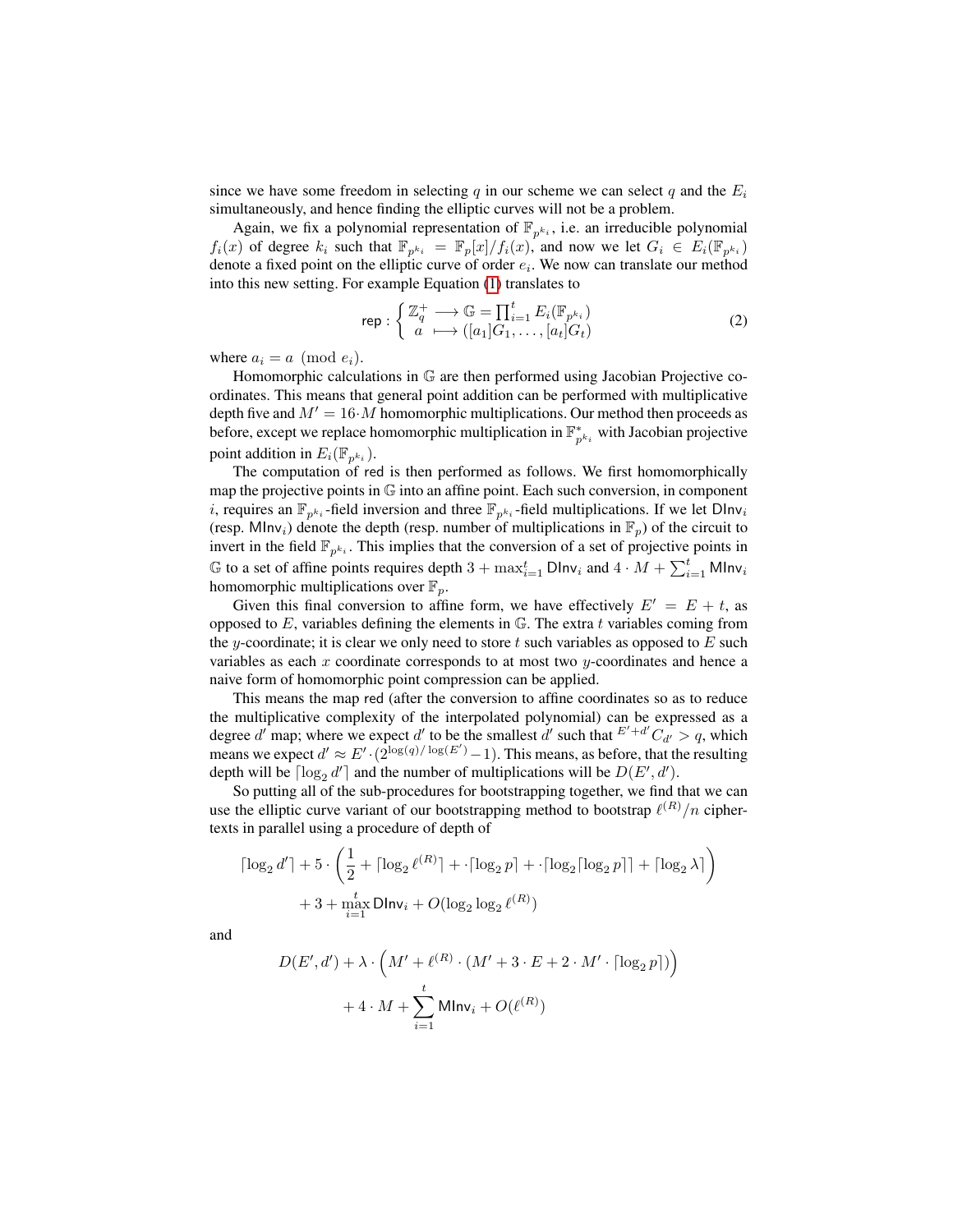multiplications, where  $d' \approx \log q / \log E'$ ,  $E' = \sum_{i=1}^{t} (k_i + 1)$ ,  $M = \sum_{i=1}^{t} k_i \cdot (k_i + 1)$ 1)/2 and  $M' = 16 \cdot M$ . Note the  $3 \cdot E$  term comes from needing to rotate the three projective coordinates.

However, the ability to use arbitrary  $q$  comes at a penalty; the depth required has dramatically increased due to the elliptic curve group operations. For example if we consider a prime p of size roughly  $2^{16}$  and  $k = 2$ , then we need about 200 levels, as opposed to 56 with the finite field variant. This then strongly influences the required value of N, pushing it up from around  $85,000$  to  $220,000$ . Thus in practice the elliptic curve variant is unlikely to be viable.

## 8 Acknowledgements

This work has been supported in part by ERC Advanced Grant ERC-2010-AdG-267188- CRIPTO, by EPSRC via grant EP/I03126X, by the European Commission under the H2020 project HEAT and by the Defense Advanced Research Projects Agency (DARPA) and the Air Force Research Laboratory (AFRL) under agreement number FA8750-11-  $2-0079^1$  $2-0079^1$ .

## References

- <span id="page-16-0"></span>1. J. Alperin-Sheriff and C. Peikert. Practical bootstrapping in quasilinear time. In *CRYPTO*, volume 8042 of *Lecture Notes in Computer Science*, pages 1–20, 2013.
- <span id="page-16-1"></span>2. J. Alperin-Sheriff and C. Peikert. Faster bootstrapping with polynomial error. In *CRYPTO*, volume 8616 of *Lecture Notes in Computer Science*, pages 297–314, 2014.
- <span id="page-16-7"></span>3. D. Boneh and R.J. Lipton. Algorithms for black-box fields and their application to cryptography (extended abstract). In *CRYPTO*, volume 1109 of *Lecture Notes in Computer Science*, pages 283–297, 1996.
- <span id="page-16-2"></span>4. Z. Brakerski. Fully homomorphic encryption without modulus switching from classical gapsvp. In *CRYPTO*, volume 7417 of *Lecture Notes in Computer Science*, pages 868–886, 2012.
- <span id="page-16-6"></span>5. Z. Brakerski, C. Gentry, and V. Vaikuntanathan. (Leveled) fully homomorphic encryption without bootstrapping. In *ITCS*, pages 309–325. ACM, 2012.
- <span id="page-16-3"></span>6. Z. Brakerski and V. Vaikuntanathan. Efficient fully homomorphic encryption from (standard) LWE. In *FOCS*, pages 97–106. IEEE, 2011.
- <span id="page-16-4"></span>7. Z. Brakerski and V. Vaikuntanathan. Fully homomorphic encryption from ring-LWE and security for key dependent messages. In *CRYPTO*, volume 6841 of *Lecture Notes in Computer Science*, pages 505–524, 2011.
- <span id="page-16-5"></span>8. Z. Brakerski and V. Vaikuntanathan. Lattice-based FHE as secure as PKE. In *ITCS*, pages 1–12, 2014.
- <span id="page-16-9"></span>9. Y. Chen and P.Q. Nguyen. BKZ 2.0: Better lattice security estimates. In *ASIACRYPT*, volume 7073 of *Lecture Notes in Computer Science*, pages 1–20, 2011.

<span id="page-16-8"></span><sup>&</sup>lt;sup>1</sup> The US Government is authorized to reproduce and distribute reprints for Government purposes notwithstanding any copyright notation thereon. The views and conclusions contained herein are those of the authors and should not be interpreted as necessarily representing the official policies or endorsements, either expressed or implied, of Defense Advanced Research Projects Agency (DARPA) or the U.S. Government.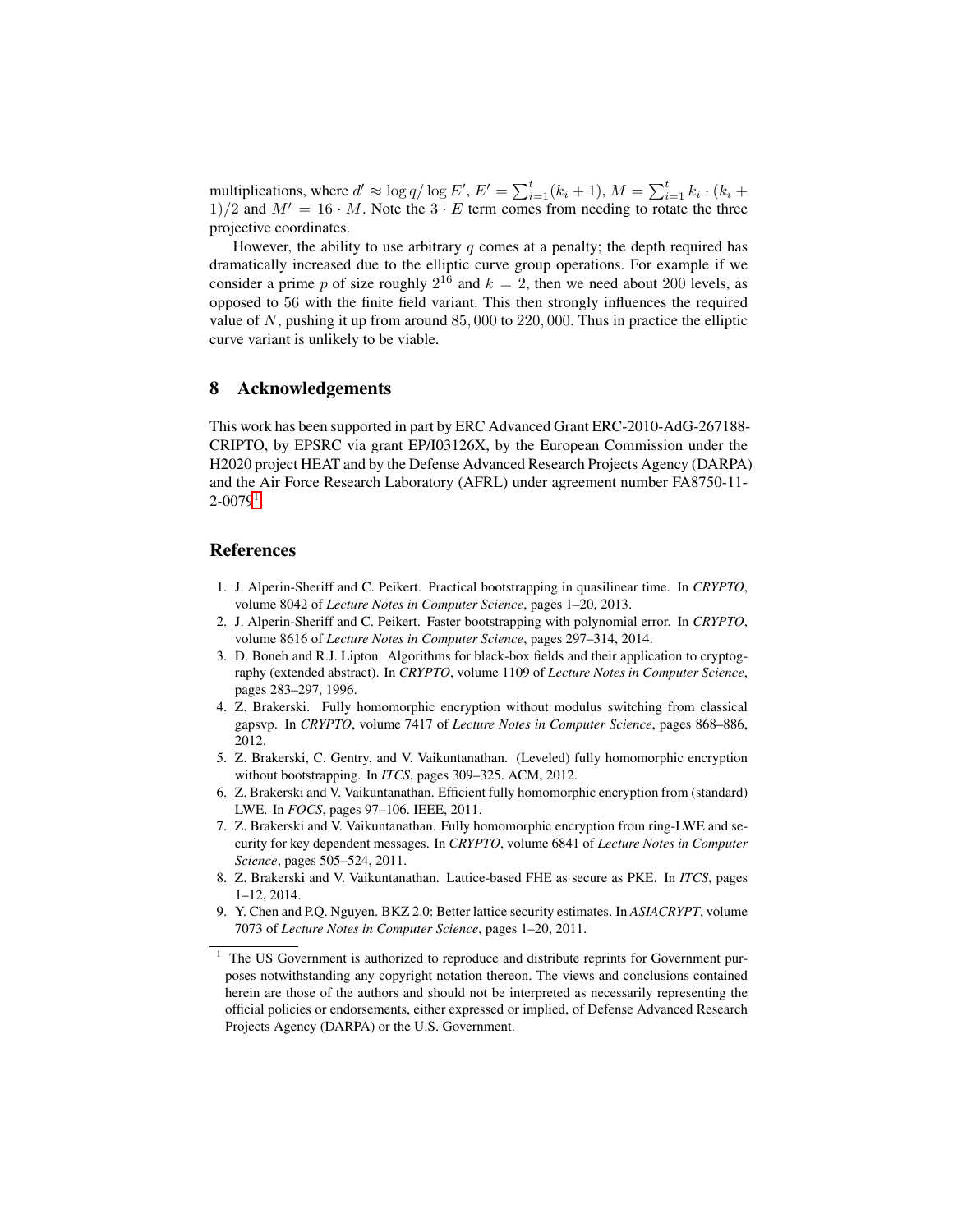- <span id="page-17-2"></span>10. Jung Hee Cheon, Jean-Sébastien Coron, Jinsu Kim, Moon Sung Lee, Tancrède Lepoint, Mehdi Tibouchi, and Aaram Yun. Batch fully homomorphic encryption over the integers. In *EUROCRYPT*, volume 7881 of *Lecture Notes in Computer Science*, pages 315–335, 2013.
- <span id="page-17-16"></span>11. A. Choudhury, J. Loftus, E. Orsini, A. Patra, and N.P. Smart. Between a rock and a hard place: Interpolating between MPC and FHE. In *ASIACRYPT*, volume 8270 of *Lecture Notes in Computer Science*, pages 221–240, 2013.
- <span id="page-17-15"></span>12. I. Damgård, M. Keller, E. Larraia, V. Pastro, P. Scholl, and N. P. Smart. Practical covertly secure MPC for dishonest majority – or: Breaking the SPDZ limits. In *ESORICS*, volume 8134 of *Lecture Notes in Computer Science*, pages 1–18, 2013.
- <span id="page-17-12"></span>13. I. Damgård, V. Pastro, N.P. Smart, and S. Zakarias. Multiparty computation from somewhat homomorphic encryption. In *CRYPTO*, volume 7417 of *Lecture Notes in Computer Science*, pages 643–662, 2012.
- <span id="page-17-0"></span>14. C. Gentry. *A fully homomorphic encryption scheme*. PhD thesis, Stanford University, 2009. <crypto.stanford.edu/craig>.
- <span id="page-17-1"></span>15. C. Gentry. Fully homomorphic encryption using ideal lattices. In *STOC*, pages 169–178. ACM, 2009.
- <span id="page-17-6"></span>16. C. Gentry and S. Halevi. Implementing gentry's fully-homomorphic encryption scheme. In *EUROCRYPT*, volume 6632 of *Lecture Notes in Computer Science*, pages 129–148, 2011.
- <span id="page-17-8"></span>17. C. Gentry, S. Halevi, C. Peikert, and N.P. Smart. Field switching in BGV-style homomorphic encryption. *Journal of Computer Security*, 21(5):663–684, 2013.
- <span id="page-17-3"></span>18. C. Gentry, S. Halevi, and N. P. Smart. Better bootstrapping in fully homomorphic encryption. In *Public Key Cryptography*, volume 7293 of *Lecture Notes in Computer Science*, pages 1– 16, 2012.
- <span id="page-17-4"></span>19. C. Gentry, S. Halevi, and N. P. Smart. Fully homomorphic encryption with polylog overhead. In *EUROCRYPT*, volume 7237 of *Lecture Notes in Computer Science*, pages 465–482, 2012.
- <span id="page-17-11"></span>20. C. Gentry, S. Halevi, and N. P. Smart. Homomorphic evaluation of the AES circuit. In *CRYPTO*, volume 7417 of *Lecture Notes in Computer Science*, pages 850–867, 2012.
- <span id="page-17-10"></span>21. C. Gentry, A. Sahai, and B. Waters. Homomorphic encryption from learning with errors: Conceptually-simpler, asymptotically-faster, attribute-based. In *CRYPTO*, volume 8042 of *Lecture Notes in Computer Science*, pages 75–92, 2013.
- <span id="page-17-14"></span>22. S. Halevi and V. Shoup. Algorithms in HElib. Cryptology ePrint Archive, Report 2014/106, 2014.
- <span id="page-17-17"></span>23. T. Lepoint and M. Naehrig. A comparison of the homomorphic encryption schemes FV and YASHE. In *AFRICACRYPT*, volume 8469 of *Lecture Notes in Computer Science*, pages 318–335, 2014.
- <span id="page-17-18"></span>24. R. Lindner and C. Peikert. Better key sizes (and attacks) for LWE-based encryption. In *CT-RSA*, volume 6558 of *Lecture Notes in Computer Science*, pages 319–339, 2011.
- <span id="page-17-5"></span>25. V. Lyubashevsky, C. Peikert, and O. Regev. On ideal lattices and learning with errors over rings. In *EUROCRYPT*, volume 6110 of *Lecture Notes in Computer Science*, pages 1–23, 2010.
- <span id="page-17-13"></span>26. V. Lyubashevsky, C. Peikert, and O. Regev. A toolkit for ring-lwe cryptography. In *EURO-CRYPT*, volume 7881 of *Lecture Notes in Computer Science*, pages 35–54, 2013.
- <span id="page-17-19"></span>27. D. Micciancio and O. Regev. Lattice-based cryptography. In *Post-quantum cryptography*, pages 147–191. Springer, 2009.
- <span id="page-17-9"></span>28. K. Rohloff and D.B. Cousins. A scalable implementation of fully homomorphic encryption built on NTRU. In *Finanical Cryptography*, volume 8438 of *Lecture Notes in Computer Science*, pages 221–234, 2014.
- <span id="page-17-7"></span>29. N. P. Smart and F. Vercauteren. Fully homomorphic encryption with relatively small key and ciphertext sizes. In *PKC*, volume 6056 of *Lecture Notes in Computer Science*, pages 420–443, 2010.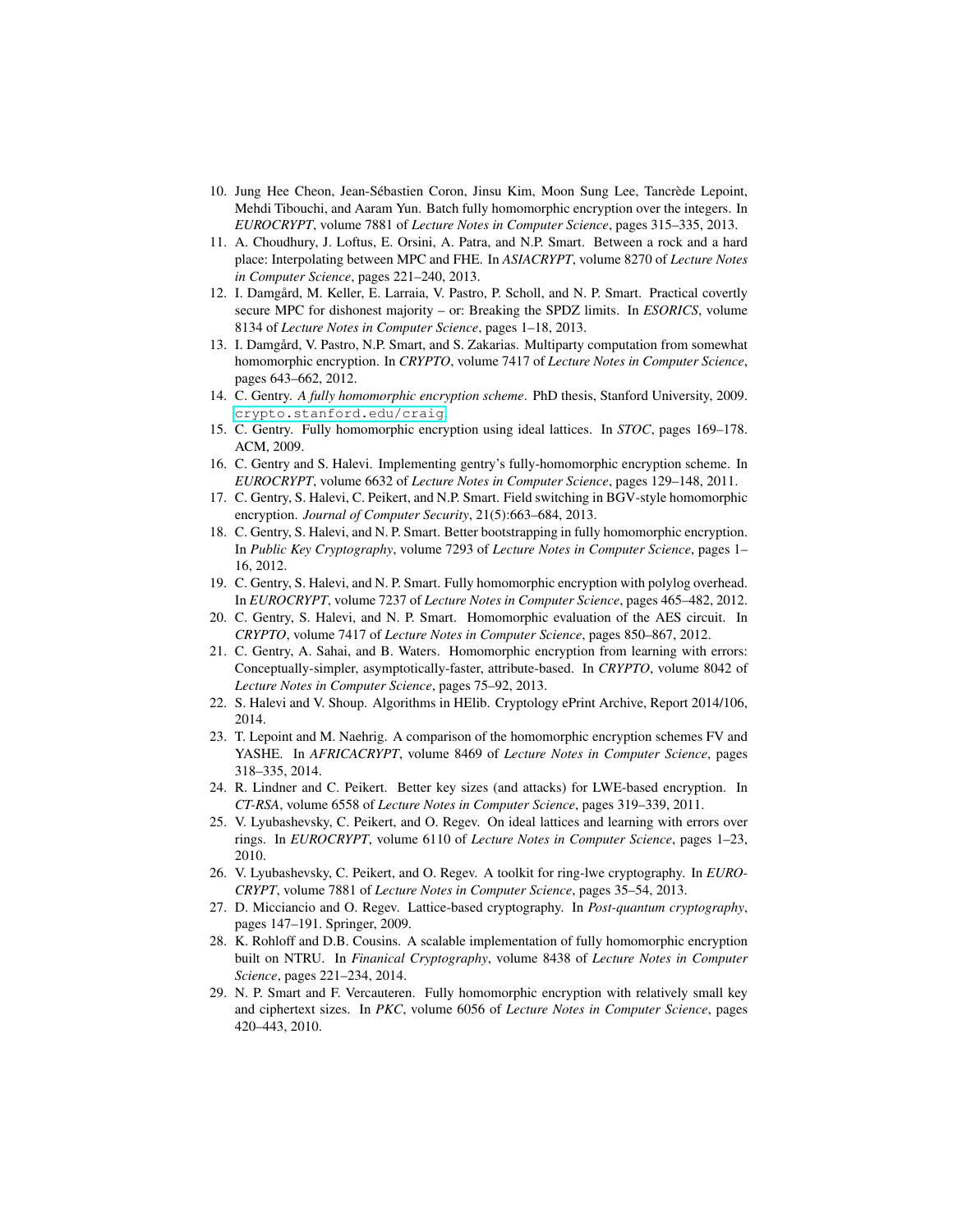- <span id="page-18-1"></span>30. N.P. Smart and F. Vercauteren. Fully homomorphic SIMD operations. *Designs, Codes and Cryptography*, 71:57–81, 2014.
- <span id="page-18-2"></span>31. J. van de Pol and N.P. Smart. Estimating key sizes for high dimensional lattice-based systems. In *IMA Int. Conf.*, volume 8308 of *Lecture Notes in Computer Science*, pages 290–303, 2013.
- <span id="page-18-0"></span>32. Marten van Dijk, Craig Gentry, Shai Halevi, and Vinod Vaikuntanathan. Fully homomorphic encryption over the integers. In *EUROCRYPT*, volume 6110 of *Lecture Notes in Computer Science*, pages 24–43, 2010.

# <span id="page-18-3"></span>A Parameter Calculation

In [\[20\]](#page-17-11) a concrete set of parameters for the BGV SHE scheme was given for the case of binary message spaces, and arbitrary  $L$ . In [\[12\]](#page-17-15) this was adapted to the case of message space  $R_p$  for 2-power cyclotomic rings, but only for the schemes which could support one level of multiplication gates (i.e. for  $L = 1$ ). In [\[11\]](#page-17-16) these two approaches were combined, for arbitrary  $L$  and  $p$ , and the analysis was (slightly) modified to remove the need for a modulus switching upon encryption. In this section we modify again the analysis of [\[11\]](#page-17-16) to present an analysis which includes a step of field switching from [\[17\]](#page-17-8). We assume in this section that the reader is familiar with the analysis and algorithms from [\[20](#page-17-11)[,11](#page-17-16)[,17\]](#page-17-8).

Our analysis will make extensive use of the following fact: If  $a \in R$  be chosen from a distribution such that the coefficients are distributed with mean zero and standard deviation  $\sigma$ , then if  $\zeta_m$  is a primitive mth root of unity, we can use  $6 \cdot \sigma$  to bound  $a(\zeta_m)$ and hence the canonical embedding norm of  $a$ . If we have two elements with variances  $\sigma_1^2$  and  $\sigma_2^2$ , then we can bound the canonical norm of their product with  $16 \cdot \sigma_1 \cdot \sigma_2$ .

**Ensuring We Can Evaluate the Required Depth:** Recall we have two rings  $R$  and S of degree N and n respectively. The ring S is a subring of R and hence n divides N. We require a chain of moduli  $q_0 < q_1 \ldots < q_L$  corresponding to each level of the scheme. We assume (for sake of simplicity) that  $q_i/q_{i-1} = p_i$  are primes. Thus  $q_L = q_0 \cdot \prod_{i=1}^{i=L} p_i$ . Also note, that as in [\[11\]](#page-17-16), we apply a SHE. LowerLevel (a.k.a. modulus switch) algorithm *before* a multiplication operation. This often leads to lower noise values in practice (which a practical instantiation can make use of). In addition it eliminates the need to perform a modulus switch after encryption, which happened in [\[20\]](#page-17-11).

We utilize the following constants described in [\[12\]](#page-17-15), which are worked out for the case of message space defined modulo  $p$  (the constants in [\[12\]](#page-17-15) make use of an additional parameter, arising from the key generation procedure. In our case we can take this constant equal to one). In the following  $h$  is the Hamming weight of the secret keys  $\mathfrak{st}^{(R)}$  and  $\mathfrak{st}^{(S)}$ .

$$
B_{\text{Clean}} = N \cdot p/2 + p \cdot \sigma \cdot \left(\frac{16 \cdot N}{\sqrt{2}} + 6 \cdot \sqrt{N} + 16 \cdot \sqrt{h \cdot N}\right)
$$
  

$$
B_{\text{Scale}}^{(R)} = p \cdot \sqrt{3 \cdot N} \cdot \left(1 + \frac{8}{3} \cdot \sqrt{h}\right)
$$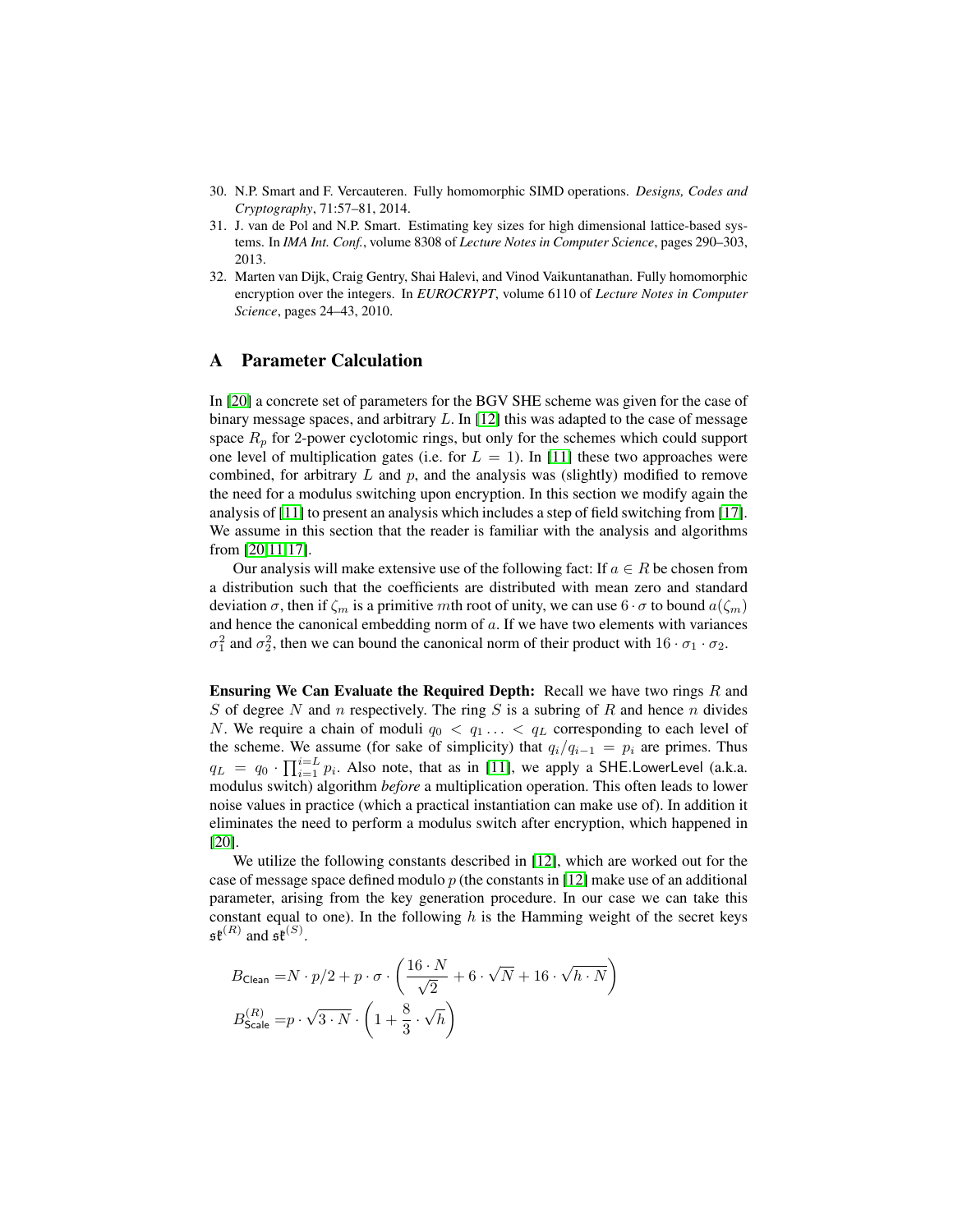$$
B_{\text{Scale}}^{(S)} = p \cdot \sqrt{3 \cdot n} \cdot \left( 1 + \frac{8}{3} \cdot \sqrt{h} \right)
$$
  
\n
$$
B_{\text{Ks}}^{(R)} = p \cdot \sigma \cdot N \cdot \left( 1.49 \cdot \sqrt{h \cdot N} + 2.11 \cdot h + 5.54 \cdot \sqrt{h} + 1.96 \sqrt{N} + 4.62 \right)
$$
  
\n
$$
B_{\text{Ks}}^{(S)} = p \cdot \sigma \cdot n \cdot \left( 1.49 \cdot \sqrt{h \cdot n} + 2.11 \cdot h + 5.54 \cdot \sqrt{h} + 1.96 \sqrt{n} + 4.62 \right)
$$

As in [\[20\]](#page-17-11) we define a small "wiggle room"  $\xi$  which we set to be equal to eight; this is set to enable a number of additions to be performed without needing to individually account for them in our analysis. These constants arise in the following way:

- A freshly encrypted ciphertext at level L has noise bounded by  $B_{\text{Clean}}$ .
- In the worst case, when applying SHE.LowerLevel to a (big ring) ciphertext at level  $l > L_2 + 1$  with noise bounded by B' one obtains a new ciphertext at level  $l - 1$ with noise bounded by

$$
\frac{B'}{p_{\mathfrak{l}}} + B_{\mathsf{Scale}}^{(R)}.
$$

– In the worst case, when applying SHE.LowerLevel to a (small ring) ciphertext at level  $1 \leq L_2 + 1$  with noise bounded by B' one obtains a new ciphertext at level  $l - 1$  with noise bounded by

$$
\frac{B'}{p_{\rm I}}+B_{\rm Scale}^{(S)}.
$$

– When applying the tensor product multiplication operation to (big ring) ciphertexts of a given level  $l > L_2 + 1$  of noise  $B_1$  and  $B_2$  one obtains a new ciphertext with noise given by  $(5)$ 

$$
B_1 \cdot B_2 + \frac{B_{\text{Ks}}^{(R)} \cdot q_{\text{I}}}{P_R} + B_{\text{Scale}}^{(R)},
$$

where  $P_R$  is a value to be determined later.

– When applying the tensor product multiplication operation to (small ring) ciphertexts of a given level  $1 \leq L_2$  of noise  $B_1$  and  $B_2$  one obtains a new ciphertext with noise given by

$$
B_1\cdot B_2+\frac{B^{(S)}_{\rm Ks}\cdot q_{\rm I}}{P_S}+B^{(S)}_{\rm Scale},
$$

where again  $P_S$  is a value to be determined later.

A general evaluation procedure begins with a freshly encrypted ciphertext at level  $L$  with noise  $B_{\text{Clean}}$ . When entering the first multiplication operation we first apply a SHE. Lower Level operation to reduce the noise to a universal bounds.  $B^{(R)}$ , whose value will be determined later. We therefore require

<span id="page-19-0"></span>
$$
\frac{\xi \cdot B_{\text{Clean}}}{p_L} + B_{\text{Scale}}^{(R)} \le B^{(R)},
$$
  

$$
p_L \ge \frac{8 \cdot B_{\text{Clean}}}{B^{(R)} - B_{\text{Scale}}^{(R)}}.
$$
 (3)

i.e.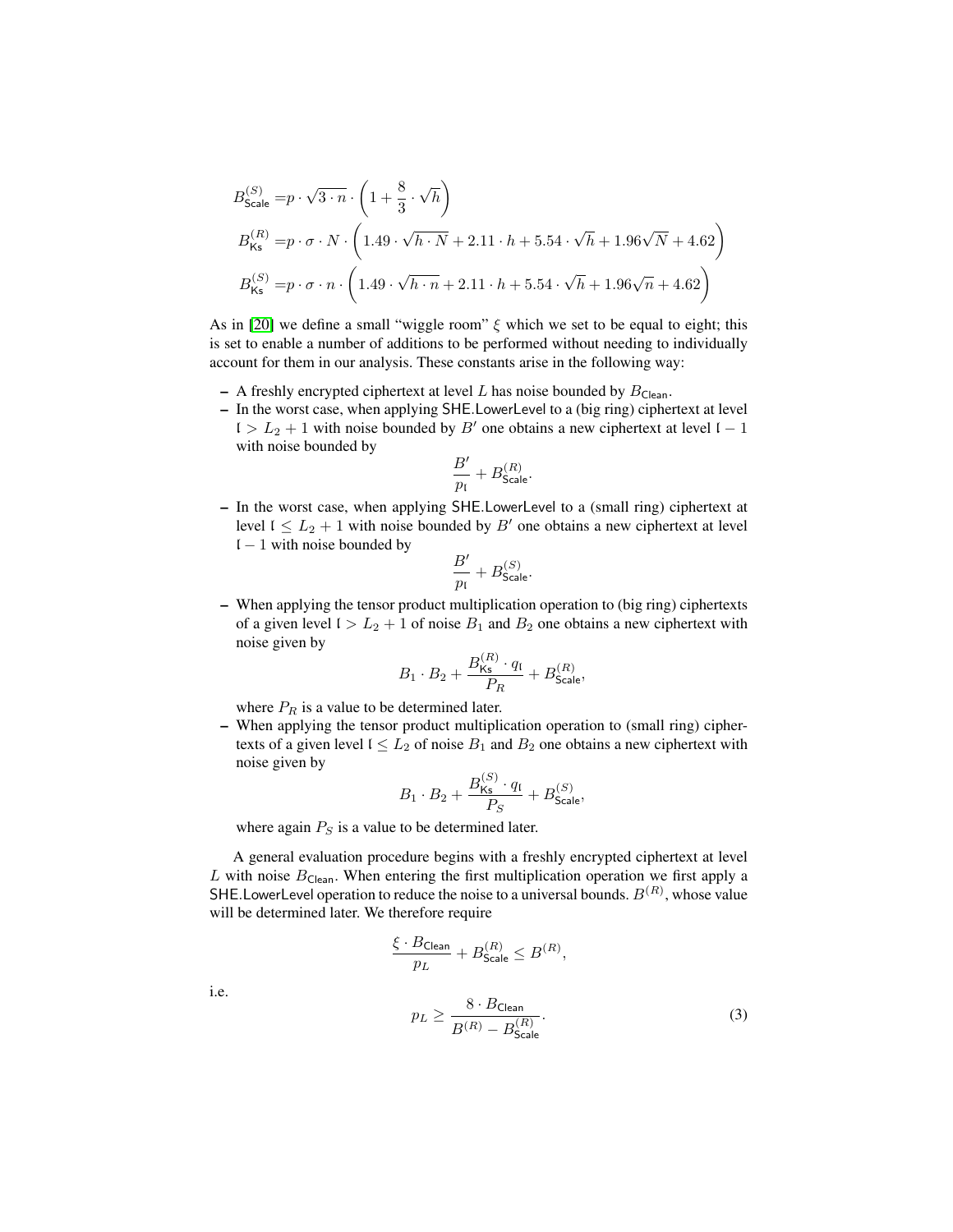We now turn to dealing with the SHE.LowerLevel operations which occurs before a multiplication gate at level  $l \in \{1, \ldots, L-1\} \setminus \{L_2+1\}$ . In what follows we assume  $l > L_2 + 1$ , to obtain the equations for  $l \leq L_2$  one simply replaces the R-constants by their equivalent S-constants. We perform a worst case analysis and assume that the input ciphertexts are at level l. We can then assume that the input to the tensoring operation in the previous multiplication gate (just after the previous SHE.LowerLevel ) was bounded by  $B^{(R)}$ , and so the output noise from the previous multiplication gate for each input ciphertext is bounded by  $(B^{(R)})^2 + B^{(R)}_{\text{Ks}} \cdot q_1/P_R + B^{(R)}_{\text{Scale}}$ . This means the noise on entering the SHE. LowerLevel operation is bounded by  $\xi$  times this value, and so to maintain our invariant we require

$$
\frac{\xi \cdot (B^{(R)})^2 + \xi \cdot B_{\text{Scale}}^{(R)}}{p_{\text{I}}} + \frac{\xi \cdot B_{\text{Ks}}^{(R)} \cdot q_{\text{I}}}{P_R \cdot p_{\text{I}}} + B_{\text{Scale}}^{(R)} \leq B^{(R)}.
$$

Rearranging this into a quadratic equation in  $B^{(R)}$  we have

$$
\frac{\xi}{p_{\rm I}} \cdot (B^{(R)})^2 - B^{(R)} + \left( \frac{\xi \cdot B_{\rm Scale}^{(R)}}{p_{\rm I}} + \frac{\xi \cdot B_{\rm Ks}^{(R)} \cdot q_{\rm I-1}}{P_R} + B_{\rm Scale}^{(R)} \right) \leq 0.
$$

We denote the constant term in this equation by  $R_{l-1}$ . We now assume that all primes  $p_l$  are of roughly the same size (for the ring R), and noting the we need to only satisfy the inequality for the largest modulus  $l = L - 1$  (resp.  $l = L_2$  for the ring S). We now fix  $R_{L-2}$  by trying to ensure that  $R_{L-2}$  is close to  $B_{\text{Scale}}^{(R)} \cdot (1 + \xi/p_{L-1}) \approx B_{\text{Scale}}^{(R)}$ , so we set  $R_{L-2} = (1 - 2^{-3}) \cdot B_{\text{Scale}}^{(R)} \cdot (1 + \xi / p_{L-1}),$  and obtain

<span id="page-20-0"></span>
$$
P_R \approx 8 \cdot \frac{\xi \cdot B_{\text{Ks}}^{(R)} \cdot q_{L-2}}{B_{\text{Scale}}^{(R)}},\tag{4}
$$

since  $B_{\text{Scale}}^{(R)} \cdot (1 + \xi/p_{L-1}) \approx B_{\text{Scale}}^{(R)}$ . Similarly for the small ring we find

<span id="page-20-1"></span>
$$
P_S \approx 8 \cdot \frac{\xi \cdot B_{\text{Ks}}^{(S)} \cdot q_{L_2 - 1}}{B_{\text{Scale}}^{(S)}},\tag{5}
$$

To ensure we have a solution we require  $1 - 4 \cdot \xi \cdot R_{L-2}/p_{L-1} \ge 0$ , (resp.  $1 - 4 \cdot \xi \cdot R_{L-2}/p_{L-1}$  $R_{L_2-1}/p_{L_2} \geq 0$ ) which implies we should take, for  $i = 2, \ldots, L-1$ ,

<span id="page-20-2"></span>
$$
p_i \approx \begin{cases} 4 \cdot \xi \cdot R_{L-2} \approx 32 \cdot B_{\text{Scale}}^{(R)} = p_R & \text{For } i = L_2 + 2, ..., L - 1, \\ 4 \cdot \xi \cdot R_{L_2 - 1} \approx 32 \cdot B_{\text{Scale}}^{(S)} = p_S & \text{For } i = 1, ..., L_2. \end{cases}
$$
(6)

We now examine what happens at level  $L_2+1$  when we perform a ring switch operation. Following Lemma 3.2 of [\[17\]](#page-17-8) we know the noise increases by a factor of  $\left(\frac{p}{2}\right) \cdot \sqrt{N/n}$ . The noise output from the previous multiplication gate is bounded by  $(B^{(R)})^2 + B^{(R)}_{\text{Ks}}$ .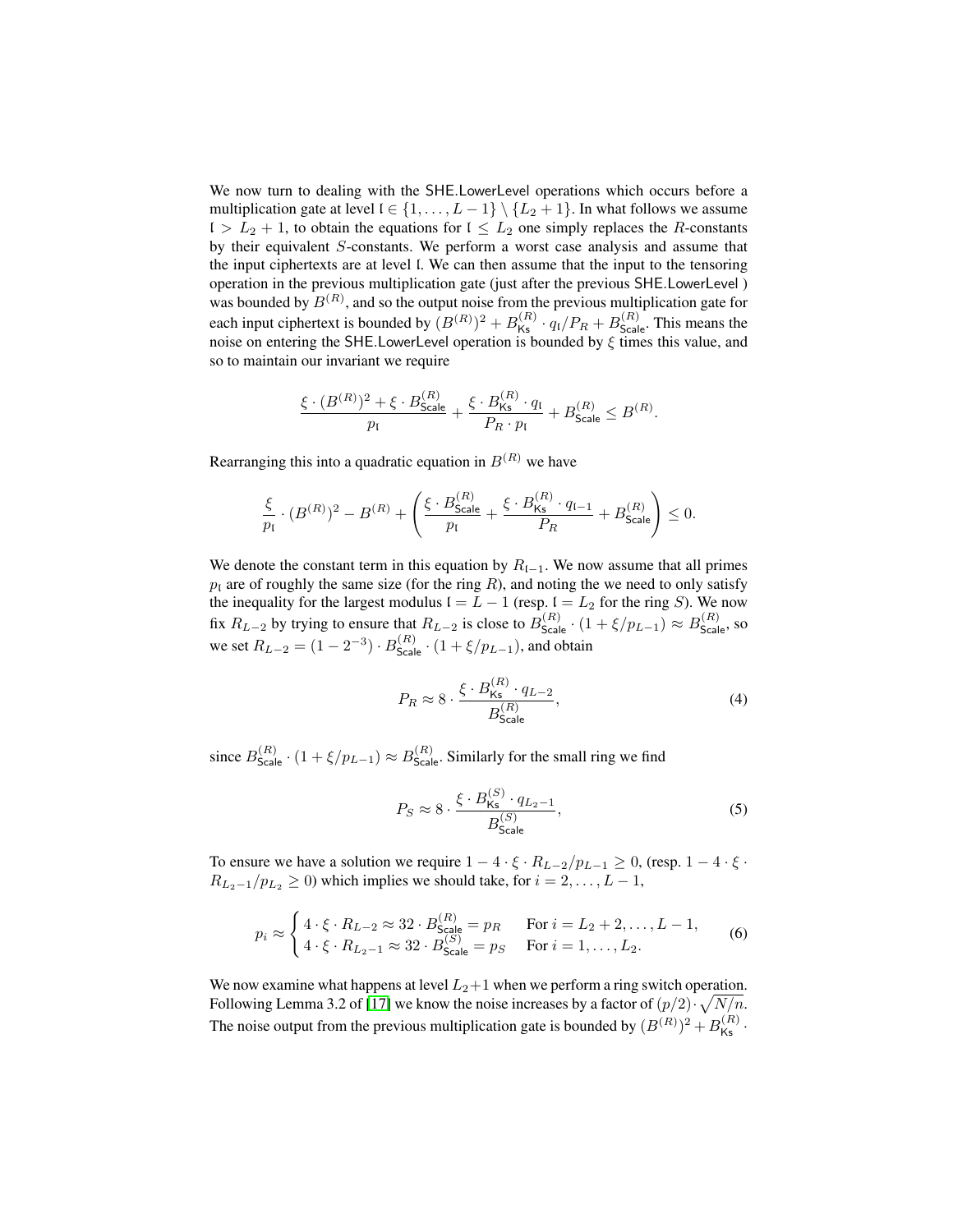$q_{L_2+2}/P_R + B_{\text{Scale}}^{(R)}$ . Note that

$$
\frac{B_{\text{Ks}}^{(R)} \cdot q_{L_2+2}}{P_R} \approx \frac{B_{\text{Ks}}^{(R)} \cdot q_{L_2+2} \cdot B_{\text{Scale}}^{(R)}}{8 \cdot \xi \cdot B_{\text{Ks}}^{(R)} \cdot q_{L-2}}
$$

$$
\approx \frac{B_{\text{Scale}}^{(R)}}{8 \cdot \xi \cdot p_R^{L_1-4}}
$$

Thus the we know that the noise after the ring switch operation is bounded by

$$
B_{\text{RingSwitch}} = \frac{p}{2} \cdot \sqrt{N/n} \cdot \left( (B^{(R)})^2 + \frac{B_{\text{Scale}}^{(R)}}{8 \cdot \xi \cdot p_R^{L_1-4}} + B_{\text{Scale}}^{(R)} \right).
$$

We now modulus switch down to level  $L_2$ , and obtain a ciphertext (over the ring S) with noise bounded by

$$
\frac{B_{\text{RingSwitch}}}{p_{L_2+1}} + B_{\text{Scale}}^{(S)}.
$$

We would like this to be less than the universal bound  $B^{(S)}$ , which implies

<span id="page-21-0"></span>
$$
p_{L_2+1} \ge \frac{B_{\text{RingSwitch}}}{B^{(S)} - B_{\text{Scale}}^{(S)}}.\tag{7}
$$

We now need to estimate the size of  $p_0$ . Due to the above choices the ciphertext to which we apply the bootstrapping has norm bound by  $B^{(S)}$ . This means that we require

<span id="page-21-1"></span>
$$
q_0 = p_0 \ge 2 \cdot B^{(S)} \cdot c_{m'},\tag{8}
$$

to ensure a valid decryption/bootstrapping procedure. Recall  $c_{m'}$  is the ring constant for the polynomial ring S and it depends only on  $m'$  (see [\[13\]](#page-17-12) for details).

Ensuring We Have Security: The works before [\[31,](#page-18-2)[23\]](#page-17-17), such as Lindner and Peikert [\[24\]](#page-17-18), did not include the rank of the lattice into account when estimating the cost of the attacker. The reason is that the lattice rank appears to be only a second order term in the cost of the attack. However, for applications such as FHE, the dimension is usually very big, e.g.  $2^{16}$ , and lattice algorithms are often polynomial in the rank. Therefore, even as a second order term it can contribute significantly to the cost of the attack. The largest modulus used in our big ring (resp. small ring) key switching matrices, i.e. the largest modulus used in an LWE instance, is given by  $Q_{L-1} = P_R \cdot q_{L-1}$  (resp.  $Q_{L_2} = P_S \cdot q_{L_2}$ .

We recall the approach of  $[31,23]$  $[31,23]$  here. First, fix some security level as measured in enumeration nodes, e.g.  $2^{128}$ . Now, use estimates by Chen and Nguyen [\[9\]](#page-16-9) are used to determine the cost of running BKZ 2.0 for various block sizes  $\beta$ . Combining this with the security level gives an upper bound on the rounds an attacker can perform, depending on  $\beta$ . Then, for various lattice dimensions r, the BKZ 2.0 simulator by Chen and Nguyen is used to determine the quality of the vector as measured by the root-Hermite factor  $\delta(\beta, r) = (||\mathbf{b}||/\text{vol}(L)^{1/r})^{1/r}$ . Now, the best possible root-Hermite factor achievable by the attacker is given by  $\delta(r) = \min_{\beta} \delta(\beta, r)$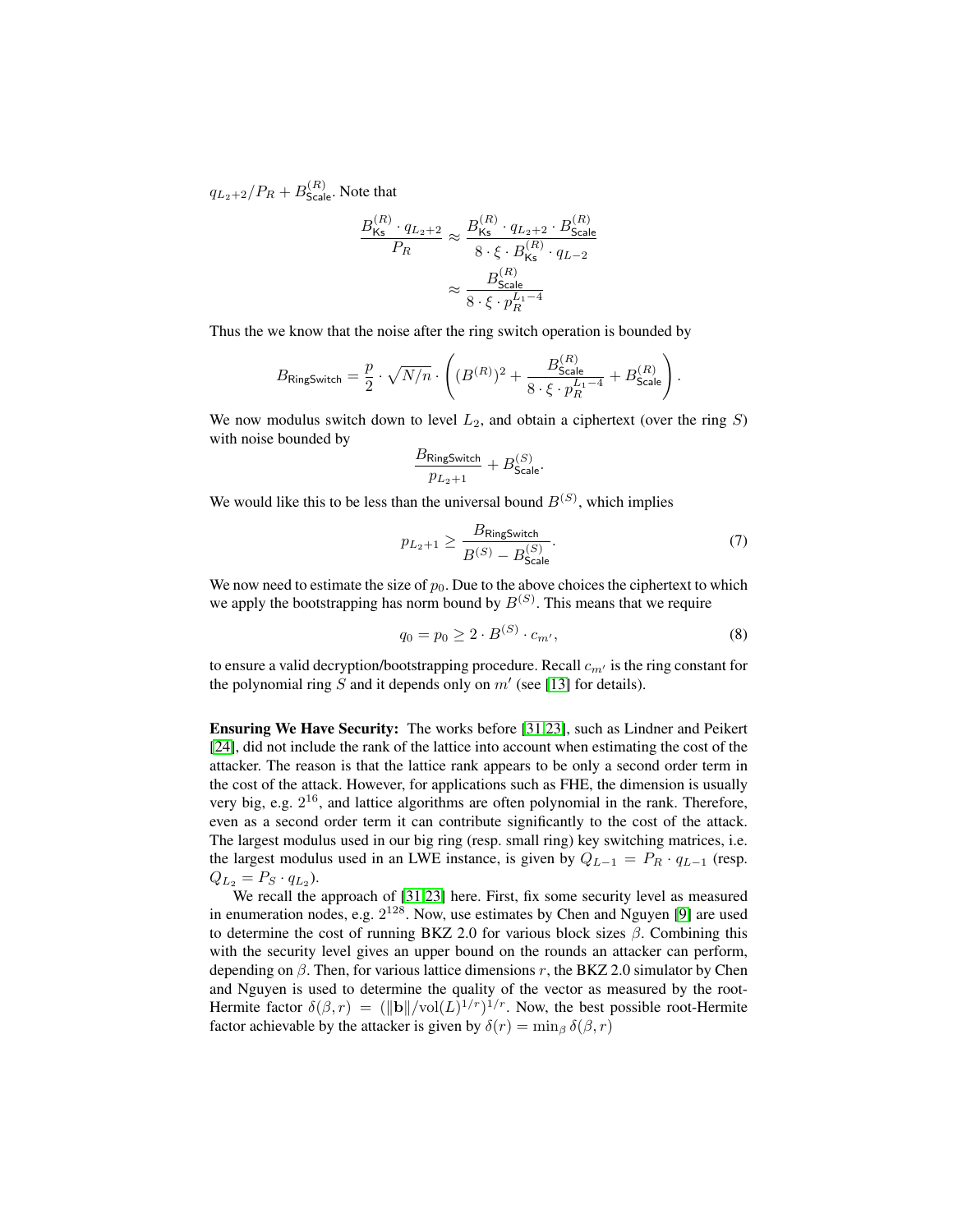In LWE, the relevant parameters for the security are the ring dimension  $n$  (resp.  $N$ ), the modulus  $Q = Q_{L_2}$  (resp.  $Q = Q_{L-1}$ ) and the standard deviation  $\sigma$ . Note that in most scenarios, an adversary can choose how many LWE samples he uses in his attack. This number  $r$  is equal to the rank of the lattice. The distinguishing attack against LWE uses a short vector in the dual SIS lattice to distinguish the LWE distribution from the uniform distribution. More precisely, an adversary can distinguish between these two distributions with distinguishing advantage  $\varepsilon$  if the shortest vector he can obtain (in terms of its root-Hermite factor) satisfies

<span id="page-22-0"></span>
$$
\delta(r)^r \cdot Q^{n/r-1} \cdot \sigma < \sqrt{-\log(\varepsilon)/\pi}.
$$

It follows that in order for our system to be secure against the previously described adversary, we need that

$$
\log_2(Q) \le \min_{r>n} \frac{r^2 \cdot \log_2(\delta(r)) + r \cdot \log_2(\sigma/\alpha)}{r - n},\tag{9}
$$

where  $\alpha = \sqrt{-\log(\varepsilon)/\pi}$ . See also[\[27](#page-17-19)[,24](#page-17-18)[,23\]](#page-17-17) for more information. For every n we can now compute an upper bound on  $\log_2(q)$  by iterating the right hand side of Equation [\(9\)](#page-22-0) over m and selecting the minimum.

**Putting it all together** As in [\[20](#page-17-11)[,12\]](#page-17-15), we set  $\sigma = 3.2$ ,  $B^{(R)} = 2 \cdot B_{\text{Scale}}^{(R)}$  and  $B^{(S)} =$  $2 \cdot B_{\text{Scale}}^{(S)}$ . From our equations [\(3\)](#page-19-0), [\(4\)](#page-20-0), [\(5\)](#page-20-1), [\(6\)](#page-20-2), [\(7\)](#page-21-0), and [\(8\)](#page-21-1) we obtain equations for  $p_i$ for  $i = 0, \ldots, L$ ,  $P_R$  and  $P_S$  in terms of n, N, L, h and the security level  $\kappa$ .

#### B Example Parameters

In Appendix [A](#page-18-3) we present a calculation of suitable parameters for our scheme, and the resulting complexity of the polynomial representation of red, here we work out a concrete set of parameters for various plaintext moduli p.

We target  $\kappa = 128$ -bits of security, and set the Hamming weight h of the secret key st to be 64 as in [\[20,](#page-17-11)[12\]](#page-17-15). On input N and n the to the formulae in [A](#page-18-3)ppendix A we obtain an upper bounds on  $\log(Q_{L-1})$  and  $\log(Q_{L_2})$ . We now use equations [\(3\)](#page-19-0)-[\(8\)](#page-21-1) from the Appendix for different values of the plaintext modulus  $p$  to obtain a lower bound on  $log(Q_{L-1})$  and  $log(Q_{L_2})$ . Then, we increase N and n until the lower bound on  $Q_{L-1}$ and  $Q_{L_2}$  from the functionality is below the upper bound from the security analysis. In this way we obtain lower bounds for  $N$  and  $n$ .

In Table [1](#page-23-1) we consider four different values of p; for simplicity we also set  $t = 1$  in [\(1\)](#page-8-1), i.e.  $\mathbb{G} = \mathbb{F}_{p^k}^*$ , for a suitable choice of k. After finding approximate values for N, n and q we can then search for exact values of N, n and q. More precisely, we are looking for cyclotomic rings R and S such that the degree  $N = \phi(m)$  of  $F(X) = \Phi_m(X)$  and  $n = \phi(m')$  of  $f(x) = \Phi_{m'}(X)$  are larger than the bounds above and n divides both N and  $\ell^{(R)}$  (the number of plaintext slots associated with R). In addition we require that q divides  $p^k - 1$ . See Table [2](#page-23-0) for some values.

Notice that the value of q is strongly influenced by the ring constant  $c_{m'}$ . In Table [1](#page-23-1) we set  $c_{m'} = 1.28$  (i.e. we assume the best case of m' being prime), whereas in Table [2](#page-23-0)